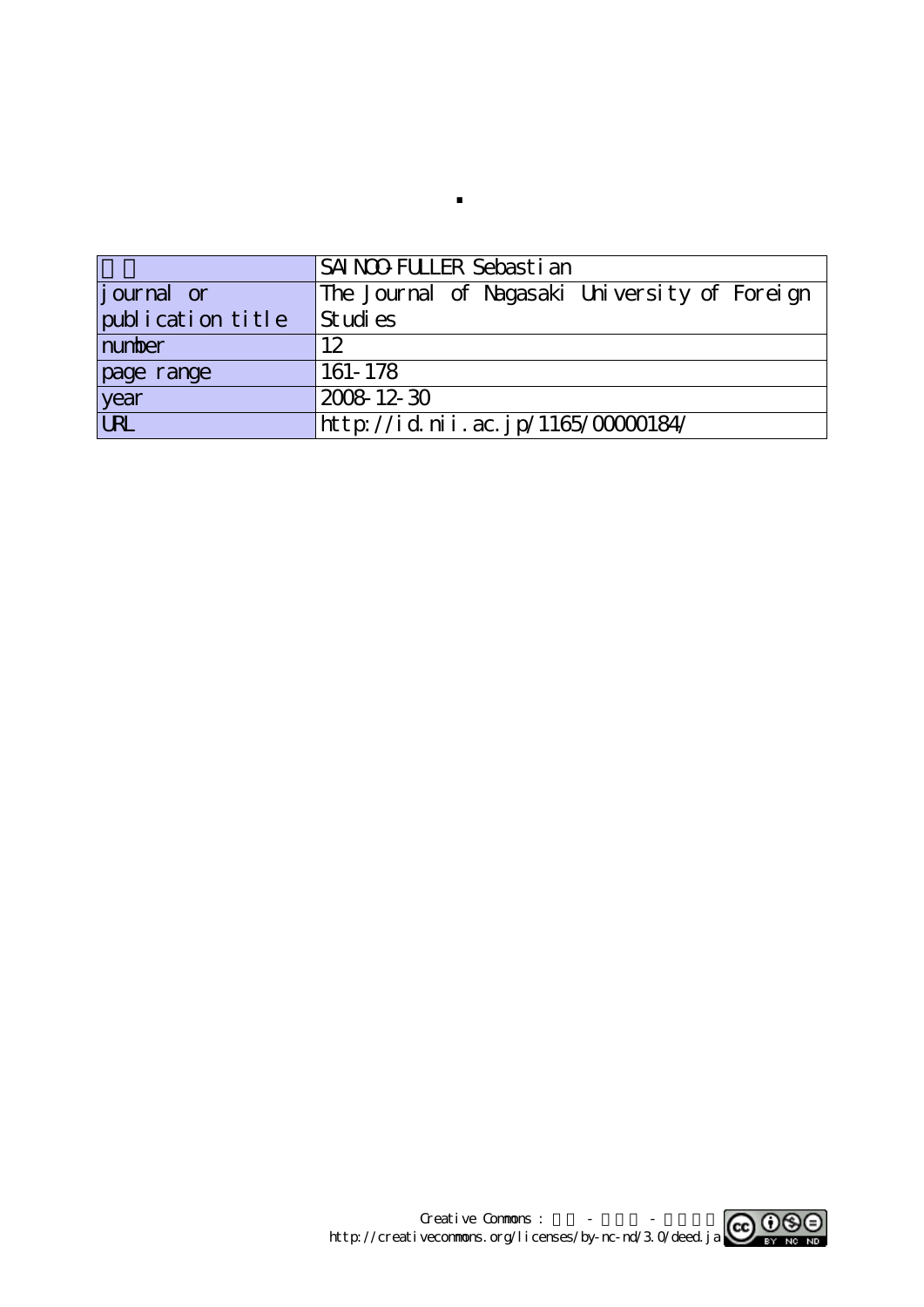# **Assessment regimes considered: the effect stress has on memory recall, performance in online and paper testing.**

# Sebastian SAINOO-FULLER

#### 概 要

 この研究は、特に学習者のテスト行為とその考え方に注目して、高等教育レベルの学生の経験的知 識へ、オンライン評価素材が及ぼす影響について考察したものである。考察の結果、総合的評価にお いてはオンラインと筆記に測定可能な違いが見られないことを示唆する。実際には、オンラインでテ ストを受験する学生は、テストへの脅威感がより低いことが分かった。形成的評価を考慮すれば、講 義の評価テスト前にオンラインで練習問題をしておけば、若干利点があると思われる。学生はテス トのフォーマットだけでなく、事前に示されたテストの内容に慣れるのである。本稿は、オンライン テストを導入すれば、学生がその科目のテストの準備をするのに役立つことを提案し、また、安全な Web ベースのテストは、学生の自信を高め、授業時間を増やすことを通じて、学部生の教育に一助と なることを明らかにするものである。

#### **Abstract:**

This study considered the effects of online assessment materials on tertiary level students' experiences focusing specifically on learners' testing behaviors and beliefs. The results suggest that there is no significantly measurable difference in when comparing online to paper-pencil summative assessments. In fact, students taking tests online reported lower levels of perceived test threat. Regarding formative assessment, it is suggested that a small benefit for using online practice tests prior to graded course exams. The students become familiar with the prescribed content of the test as well as the testing format. The results support the integration of online practice tests to help students prepare for course exams and also reveal that secure web-based testing can aid undergraduate instruction through improved student confidence and increased classroom time.

#### **Introduction**

The application of the internet to supply students with access to course materials has become standard practice for instructing undergrad-uates (Duchastel, 1996). Online materials often include links to a syllabus, an outline of prescribed topics, materials, and links to monitored chat rooms (Wheeler, 2000). However, recent developments with user-friendly web-based assessment packages such as Mozilla and secure Internet testing have encouraged many educators to design online quizzes, tests and assignments. Although there is great enthusiasm among educators regarding the opportunities for online application of both formative and summative assessment materials, there is little evidence considering the impact of web-based assessment practices on student performance (Buchanan, 1998; 2000). Furthermore, the impact of online testing on students' attitudes and anxieties is an under-considered topic. This investigation assessed undergraduate students' experiences within the context of a course utilizing online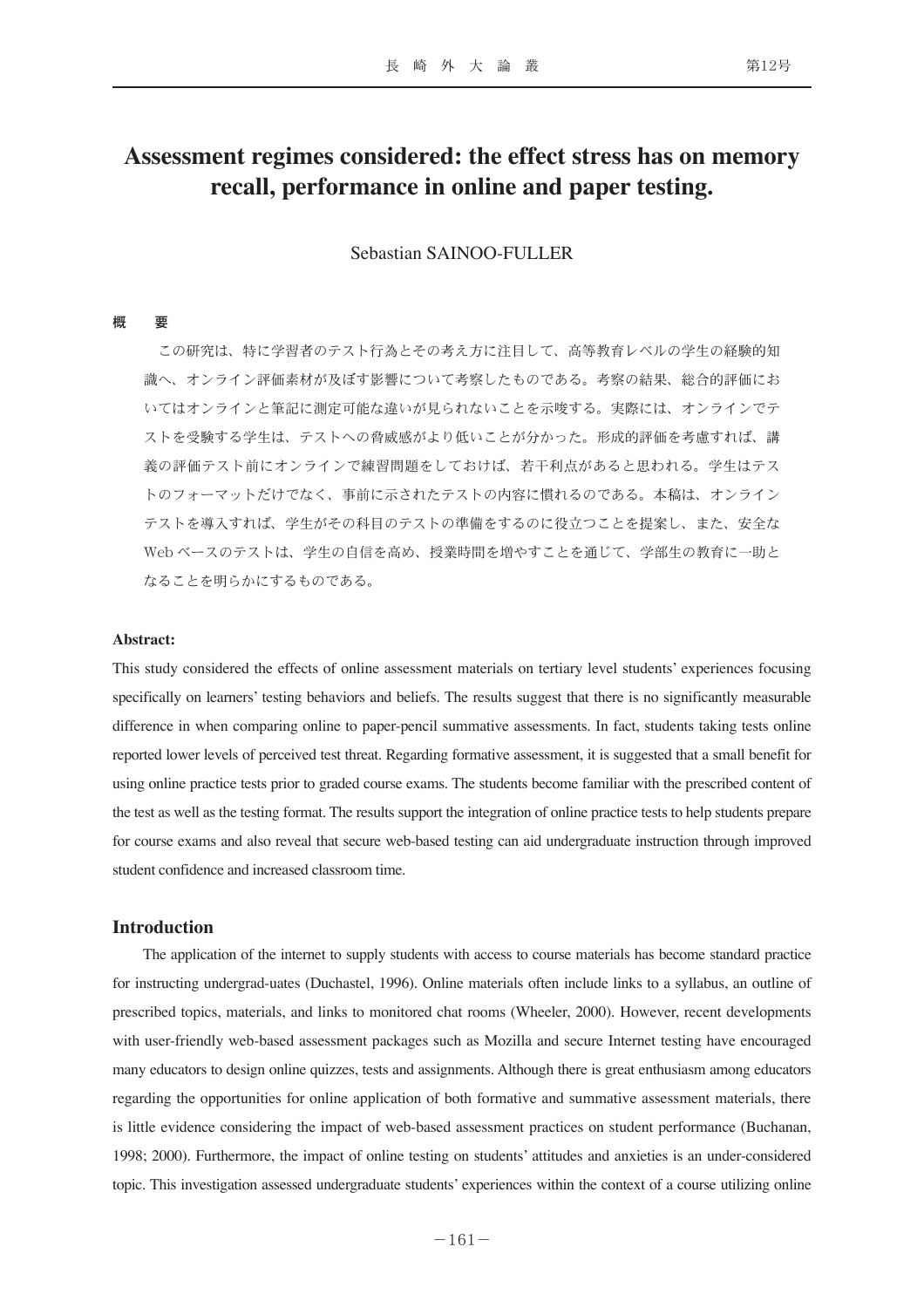assessments. In particular, two primary research questions were examined: (1)What differences are there in students' perceptions and performances for graded tests based on the format of delivery (online vs. paper test)?; and (2) How are undergraduate students' experiences uniquely influenced by the provision of online formative assessments (practice quizzes)?

Perhaps the most extensive body of research that has explored the experience of learners in various testing conditions comes from the test anxiety literature, which has detailed a variety of conditions and criteria that tend to positively or negatively influence academic test performance. One generality in this body of research is that understanding students' experiences with tests is facilitated when viewing the entire learning and testing process as a recursive cycle. Three phases are included in the L-T Cycle: test preparation (forethought), test performance, and test reflection (Schutz & Davis, 2000; Zeidner, 1998). Students with high levels of cognitive test anxiety and other negative test perceptions have difficulty operating in all three of these phases (Cassady, 2004b). The conclusion from this line of research has been that the beliefs and behaviors students maintain during each of these phases directly influence performance. The current study targeted students' experiences in the test preparation and performance phases, and used the established framework of the L-T Cycle to investigate theoretical benefits and drawbacks related to online testing.

## **Test Preparation**

In the test preparation phase, students with high levels of cognitive test anxiety tend to procrastinate, worry over potential failure, utilize ineffective study strategies, and demonstrate insufficient cognitive processing skills to gain effective conceptual understanding for the content (Cassady, 2004b; Culler & Holohan, 1980; Hembree, 1988; Wittmaier, 1972). There is evidence that students with test anxiety develop these patterns due to deficient abilities in effectively predicting and encoding prescribed content (Cassady, 2004a; Naveh-Benjamin et al., 1987), with some research pointing directly to the articulatory processing loop, which controls verbal processing in working memory (Ikeda, Iwanaga, & Seiwa, 1996). These pervasive processing failures have been explained through skill deficit models, where the students simply have not developed the necessary strategies to encode, organize, and store the materials at hand (e.g., Naveh-Benjamin et al., 1987). Training the learner to employ effective strategies for test preparation should alleviate such a skill deficit, and consequently promote higher test performance for students who have a history of test anxiety and test failure. The L-T Cycle framework predicts that once a student gains an effective study strategy for encoding and storing core content, the traditional deleterious effects of test anxiety will be less dramatic because the student will recognize the content is accessible and the self-deprecating ruminations and coping strategies such as procrastination and task avoidance will be less readily activated (Cassady, 2004b). Another proposition for helping learners overcome the effects of cognitive test anxiety is to reduce the perceived threat of an evaluative event. For example, Cassady (2004a) found that under conditions where there was no external evaluative pressure (i.e., ungraded tests of memory in a laboratory setting), the influence of test anxiety on performance was significantly lower than in conditions of high external evaluative pressure (college entrance exams). This pattern of results indicates that when the evaluative stress is removed, the processing deficits are attenuated, supporting the proposition that the test anxious learner has the basic cognitive skills to encode, organize, and store core content.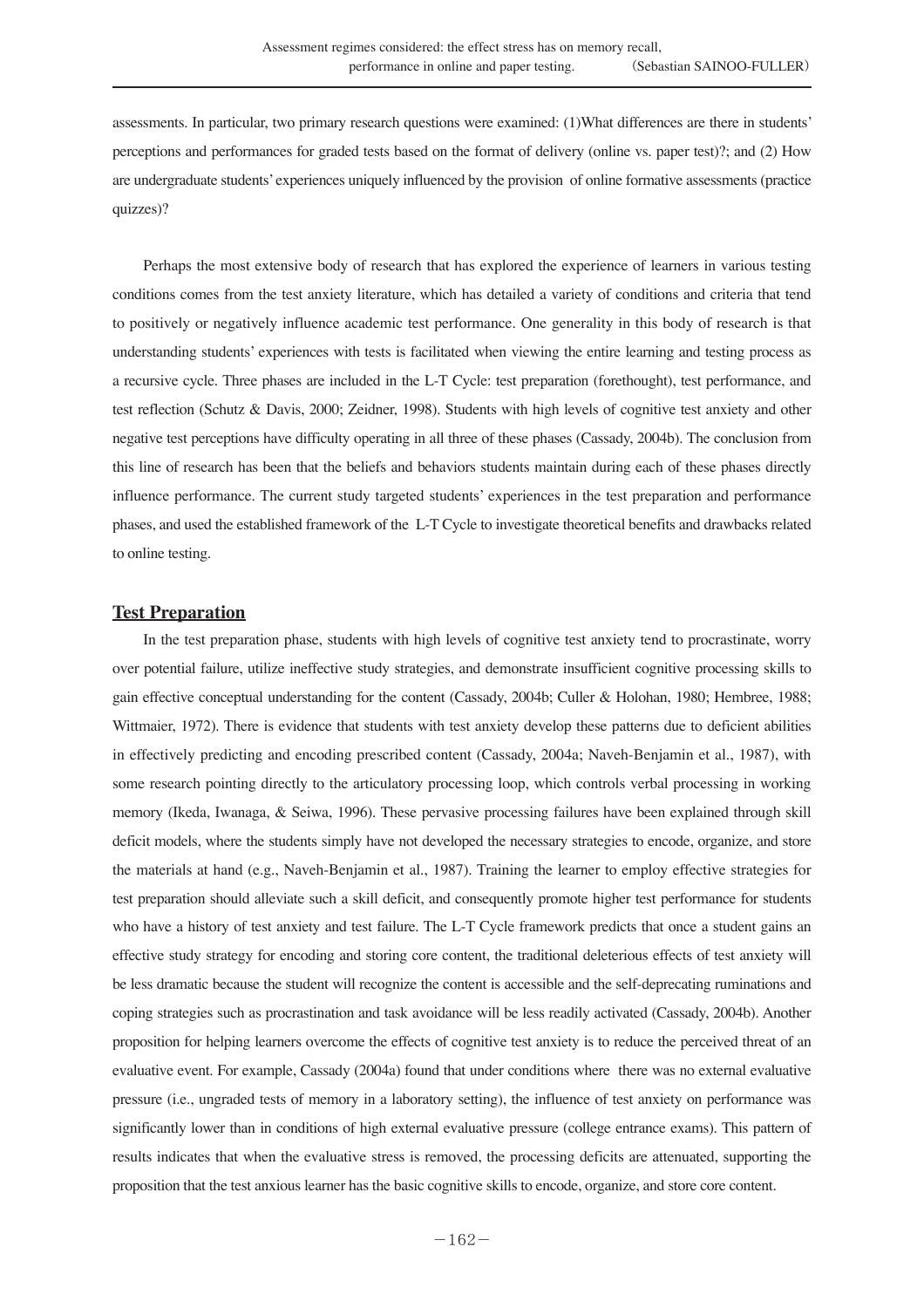This study was designed to extend the laboratory-based finding with contrived materials to a realistic educational setting by providing ungraded practice tests as a test preparation strategy available to learners in educational psychology courses.

## **Test Performance**

The classic view of test anxiety has been focused on the test performance phase, where learners fail to perform well due to task interference. This interference can take many forms, including: (a) sudden, inexplicable loss of previously mastered information at the time of testing (Covington & Omelich, 1987); (b) interfering self-deprecating ruminations (Sarason, 1986); (c) distracting thoughts of failure brought on by feelings of threat to self imposed by the test (Cassady, 2002; 2004b; Schwarzer & Jerusalem, 1992); or (d) physiological reactions that impair stable cognitive action (e.g., headache, perspiration, heart palpitation; Sarason, 1986). These distracters during the testing event naturally reduce the ability of the learner to effectively locate and use relevant information stored in long-term memory.

Contemporary views of test anxiety have demonstrated additional problems in the performance phase for those test-anxious students with poor study skills (e.g., Naveh-Benjamin et al., 1987). These students face additional difficulty because the encoding and storage processes in the test preparation phase have been adversely affected as well, significantly reducing the probability of competent performance under pressure.

To reduce the impact of test anxiety and related test perceptions on test performance, the use of practice tests in an instructional program can serve two purposes: (a) provide ungraded testing experiences that serve as effective test preparation activities and (b) provide non-threatening practice exams that build student confidence through repeated attempts and presumed success with realistic testing materials. In this study, online presentation of practice tests was used as a simplified means to make practice tests consistently and readily available to students.

#### **Online Formative and Summative Assessment**

There is a limited research base on the use of online tools to deliver formative and summative assessments. However, the research base on traditional testing formats is relevant and provides insight into the experiences of learners. To frame the theoretical framework for this study, we present the literature demonstrating that (a) formative assess-ments can serve as effective test preparation events, (b) providing multiple formative assessments can influence learners' test perceptions, and (c) migrating traditional multiple-choice tests to an online testing protocol provides no universal performance or perception variances.

#### **Impact of Formative Assessment on Learning and Achievement**

The decision to use formative assessment in instruction is typically motivated by an attempt to provide the instructor with an accurate estimation of student ability at a particular point in the course, or to provide the students with an assessment task similar in nature to the summative test (Buchanan, 1998). This allows the student to identify strengths and weaknesses and to better prepare for the "real" exam. One of the great advantages of online test programs is the ability to deliver practice tests that serve as formative assessment tools for the students. Practice tests have been shown to increase students' final outcome performance by roughly twelve percent (Bocij & Greasley,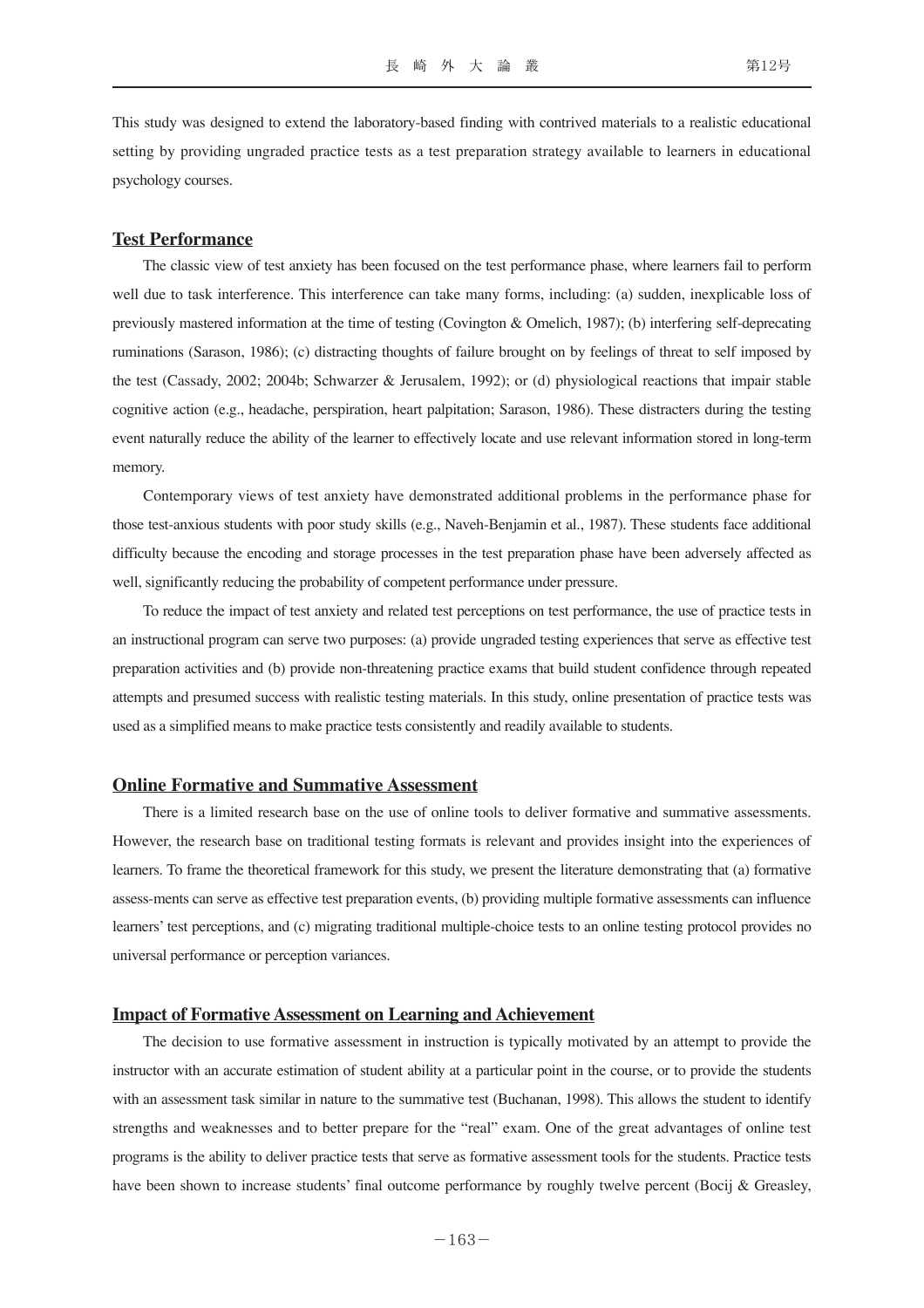1999; also see Carrier & Pashler, 1992; Dempster, 1997; Glover, 1989; McDaniel, Kowitz, & Dunay, 1989). Delivering practice tests online may provide an additional benefit to the student by allowing her or him to complete the test conveniently without the environmental distractions that are common during in-class practice tests. Because different conceptualizations for "practice test" or "practice quiz" are common, there are dramatically different educational, cognitive, and theoretical implications when employing the different strategies of practice testing; thus, operationalization is key. In this discussion, unless otherwise noted, practice quizzes and formative assessments refer to assessment tools that are completed by students prior to a summative (graded) assessment. These practice tests are similar to summative assessments in format and difficulty level, but do not impact the students' course grade and are comprised of a different set of items. The utility of formative assessment is partly reliant upon the manner through which the feedback is provided to the learner. The most desirable feedback approach appears to be immediate postperformance reporting, which provides feedback directly after the entire quiz or test has been completed (King & Behnke, 1999). This method takes advantage of a primary benefit of computer-assisted assessment by supplying timely feedback (Clariana, Ross, & Morrison, 1991; Jongekrijg & Russell, 1999), while avoiding the problem of inducing anxiety or distraction that can arise when providing performance indicators directly after each item (Wise, Plake, Eastman, Boettcher, & Luken, 1986; Wise, Plake, Pozehl, Barnes, & Lukin, 1989). The anxiety induced in item-by-item feedback has been shown to hamper performance through motivational processes such as learned helplessness or externalized attributions of control over performance (Boggiano & Ruble, 1986).

## **Formative Assessment and Students' Perceptions of Tests**

The benefits of repeated formative assessment for students are likely to rest in their perceptions of test preparedness for the summative measure. Bandura (1986) proposed repeated exposure to successful testing experiences for students with high anxiety would promote self-efficacy for later tests. The use of formative assessments (where no evaluative pressure is imposed) as practice for tests is likely to increase the probability that students will have a positive experience in the testing event with respect to anxiety. In these formative assessment experiences, perceived threat, self-awareness, cognitive test anxiety, and emotionality should all be lower than in standard summative assessment sessions (Kurosawa & Harackiewicz, 1995; Schwarzer & Jerusalem, 1992). With the suppression of these affective detractors, the student is more likely to be able to benefit from self-regulatory processes in the practice testing session, leading to higher performance, growth, and subsequent success (Bandura, 1986; Schutz & Davis, 2000).

## **Online Summative Assessment**

Summative assessment in an online environment differs in form and function from the formative assessment process. Not only are the summative assessments graded, but the methods through which students access and respond to the tests usually differ. The summative assessment process requires high levels of control and security in the testing process to ensure reliability and validity in scores, attention to technical problems that may arise during the testing session, and assurance that the online nature of the testing process itself has no impact on actual performance. An additional concern that is often raised by instructors considering online summative assessment is that online testing will induce heightened levels of anxiety over the test, leading to performance levels that underestimate true ability.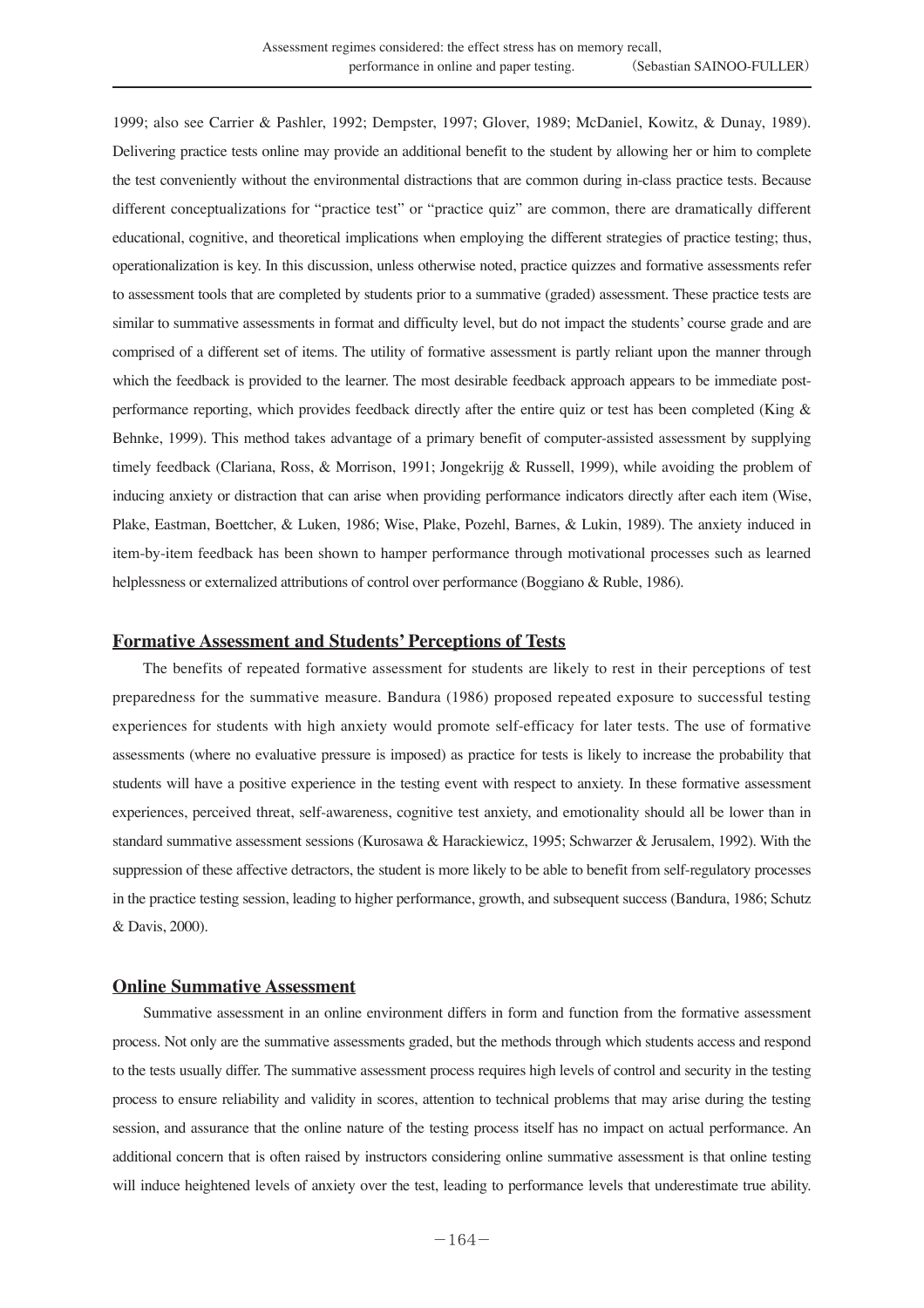The advantages for providing course tests online can include flexibility in delivering tests to students and efficiency in scoring, depending upon the method of delivery chosen by the instructor. With the online delivery of tests, students are not necessarily bound by the traditional artificial academic scheduling constraints. Specifically, (a) they can complete exams at different times of the day to fit their convenience; (b) they can potentially complete the tests in different locations if the test is not a required "closed-book" exam; and (c) unless there is an explicit reason for a time limit, students can take as long as needed to complete the exam. In a similar line, an additional benefit that can be gained through online summative assessment is that additional class time may be gained in traditional on-campus courses. That is, rather than taking a class period to have the students complete the course exam, the instructor can use the class period for instruction.

In perhaps the most complete examination of online summative assessment to date, Bocij & Greasley (1999) reported that students claimed online testing was superior because they were less distracted with the process of handwriting their responses, which helped them maintain focus on the test items and were less panicked. The lower levels of panic were impacted in part by the fact that online tests took less time to complete. Students in Bocij & Greasley's (1999) work reported the tests were fair, unbiased, and "less threatening than conventional examinations" (p. 14). Finally, the authors reported that performance gains were noted in the online testing conditions, but these effects were not present for the high ability students who appeared to be unaffected by test delivery format.

#### **Current Investigation**

As mentioned above, this investigation addressed two research questions. The first was a comparison of the effect of delivering course exams online versus in class on paper. This portion of the study involved examining the affective experiences of one instructor's students. The students were enrolled in the same course, separated by one year. The only evaluative difference existing between the two courses was the method of delivering the course exams. For the first group of students, all tests were delivered in class on paper. For the second group, all tests were delivered online in a computer-based testing laboratory staffed by testing proctors who ensured the security of the testing process and corrected any technical issues that arose. Students' levels of cognitive test anxiety, emotionality, and perceived threat of tests were compared to determine if there were differential perceptions of tests for students experiencing the two alternate methods of test delivery. These data were intended to examine the extent to which online testing leads to heightened levels of fear, anxiety, or worry over tests. The hypothesis underlying this question was that the method of presentation would have no meaningful detrimental impact for the students in any of these variables.

The second part of the study examined the relationships among the use of online formative assessments, student performance, and test perceptions. For both groups of students, online practice tests were made available as a test preparation option for only the third exam. It was expected that the students using online formative assessment tests (as practice) would have higher rates of performance on subsequent summative assessment measures. Due to the differential patterns of behavior and performance traditionally noted in students with test anxiety based in part on study strategies (Naveh-Benjamin, McKeachie, & Lin, 1987), no a priori predictions regarding the relationship between online formative assessment and test perceptions were reasonable.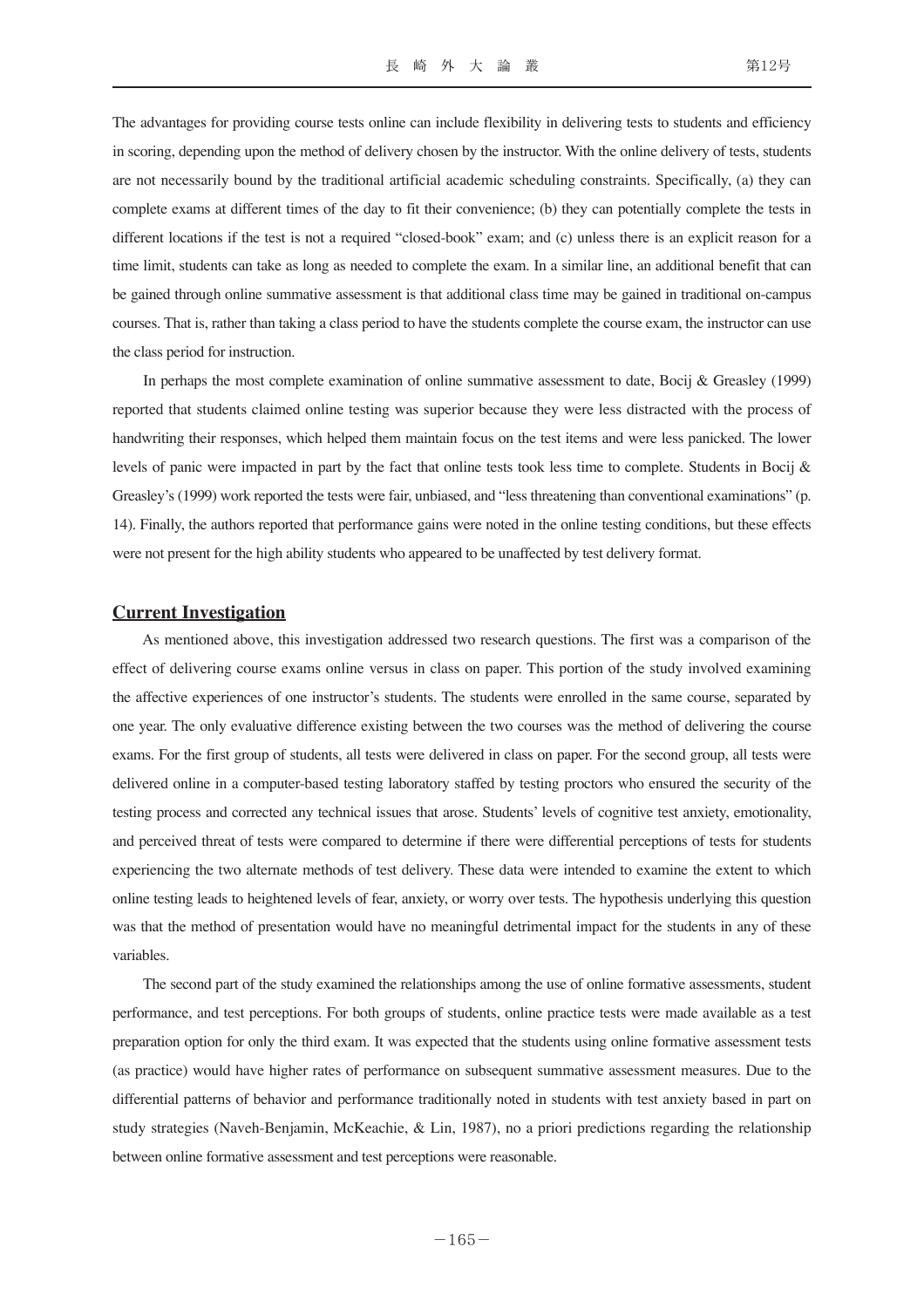# **Method**

Undergraduate students in introductory educational courses were the participants in this investigation. Participants were drawn from intact classes of students enrolled in the same university during the six months of testing. Eighty-four undergraduate students participated in the in-class testing group in the fall of 2006. In the inclass testing group there were 74 females and 10 males, which was representative of the population in the elementary education program that the courses served. Ninety-two participants were included in the online testing group in the fall of 2006. There were 24 males and 68 females in the online testing condition. The participants in the study were all volunteers; participation in the study served as one of many options to complete a course requirement on professional research.

#### **Test Anxiety**

Test anxiety research has repeatedly validated the existence of two interrelated factors commonly referred to as worry and emotionality (Hembree, 1988). Although over two decades of research has confirmed the presence of both factors, there is clear evidence that the cognitive factor has the most direct negative impact on test performance (Deffenbacher, 1980; Sarason, 1986). The term "cognitive test anxiety" refers to the wide variety of thoughts and beliefs that can impair performance either during a learner's attempts to prepare for or take an examination (Cassady, 2004b). These cognitive barriers include (a) comparing self-performance to peers, (b) considering the consequences of failure, (c) low levels of confidence in performance, (d) excessive worry over evaluation, (e) feeling unprepared for tests, or (f) limitations in retrieval cues utilization (Deffenbacher, 1980; Geen, 1980; Hembree, 1988; Morris, Davis, & Hutchings, 1981; Sarason, 1986). The Cognitive Test Anxiety scale (Cassady & Johnson, 2002) is a 27-item instrument focused on only the cognitive domain of test anxiety. Students respond to the items on this instrument using a four-point Likert-type scale ("Not at all typical of me," "Only somewhat typical of me," "Quite typical of me," "Very typical of me"). Previous research with this instrument has demonstrated high internal consistency (alpha >.90) as well as construct stability as measured by test-retest consistency at three administration periods (beginning, middle, end of academic semester, r's 0.88 to 0.93) (Cassady, 2001b). To measure cognitive test anxiety, the Cognitive Test Anxiety scale was completed by all students no more than 2 days prior to the taking of the third examination. The timing of the test administration was determined by prior investigations with similar samples (Cassady, 2004b) that demonstrated students had sufficient experience with the course testing procedures to have an adequate understanding of the specific test conditions and procedures for the given course. The second factor of test anxiety is known as emotionality (Liebert & Morris, 1967). This factor is the individual's subjective awareness of heightened autonomic arousal during examinations (Schwarzer, 1984). To measure the emotionality component of test anxiety, the Bodily Symptoms subscale of Sarason's (1984) Reactions to Tests was administered. This 10-item scale addresses students' self-perceived physiological reactions during tests (e.g., sweating, increased heart rate, headache). The students responded to the items using the same response scale as the Cognitive Test Anxiety scale.

# **Perceived Test Threat**

The Perceived Threat of Tests is an 18-item self-report instrument that focuses on the perception of the upcoming test as threatening, either due to general difficulty of course content or personal barriers to success on the test (Cassady,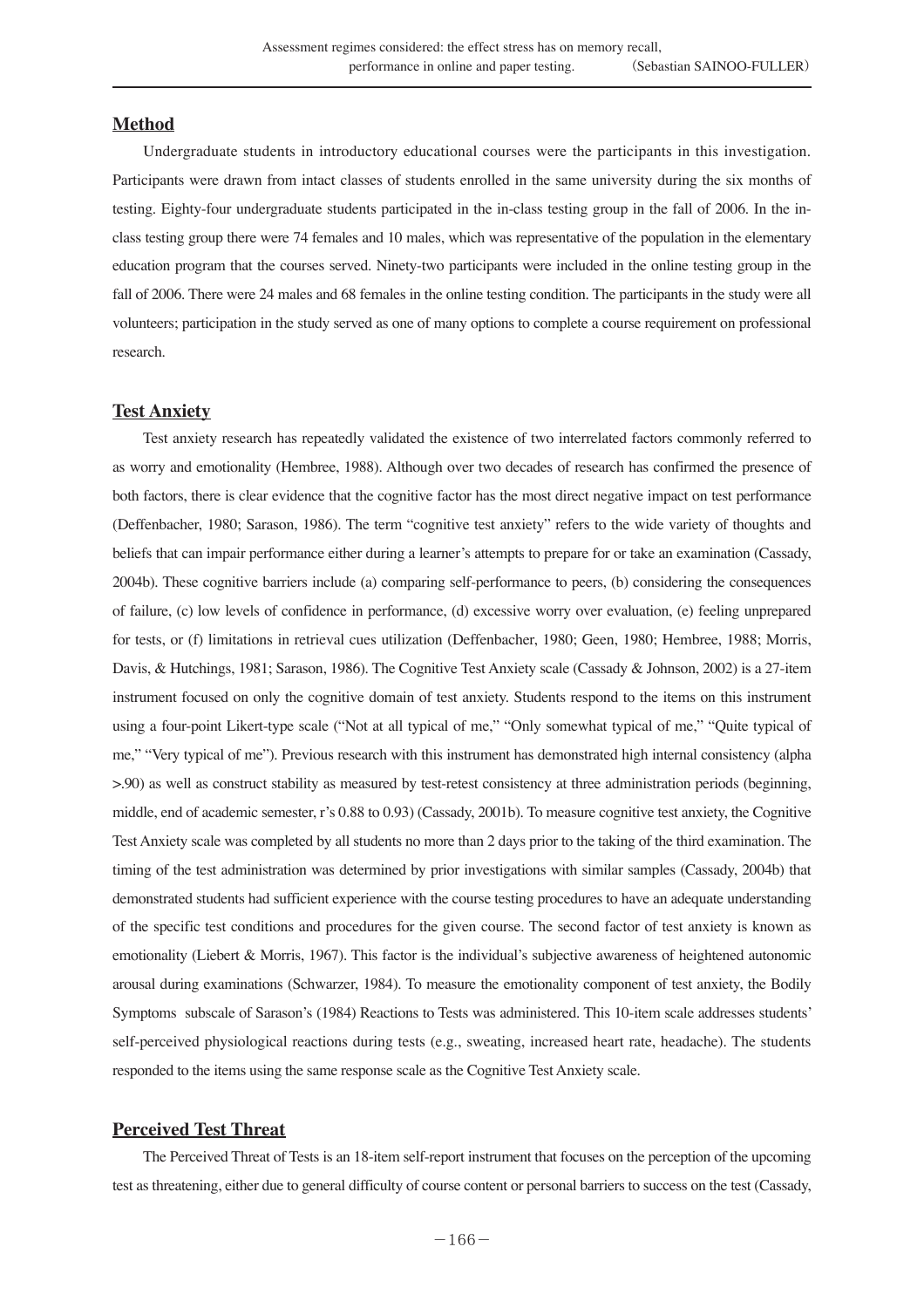2004b). Participants respond to a four-point Likert-type scale, with responses ranging from strongly disagree to strongly agree. Select items are reverse-coded such that high values on the Perceived Threat of Tests instrument reveal high levels of perceived threat.

#### **Test Preparation Strategies**

An 8-item study skills survey was also used in this investigation to gather self-report information on the students' study habits and strategies using the same response options as in the Cognitive Test Anxiety scale (Cassady, 2004b). The items assessed students' chosen study activities as well as their perceived ability with test preparation strategies (e.g., reading comprehension and task focus). A combined score for the study skills items represents an overall study efficacy rating from the student, with a high score indicating they rate themselves highly on positive test preparation activities.

Use of the online practice tests was also coded as an indicator of individuals' test preparation activities. For the paper-based testing group, students self-reported the use of the practice tests in response to a dichotomous (yes-no) query after the third exam. Advances in available online courseware in the fall of 2000 enabled tracking of individual users for the online testing group. Thus, for that group only, actual number of times each participant accessed practice tests was available. Because the paper-based testing group data were self-reported and did not meet the assumption of interval data, the main analyses exploring the impact of online practice tests were conducted on data collected only from the online testing group.

#### **Procedures**

Students in the in-class testing group took four tests during the semester, including one comprehensive examination. The first three tests of the semester are the focus of this investigation, given the unique nature of final examinations regarding content coverage and student preparation (see Cassady & Johnson, 2002 for detail). The three tests were each completed during 75-minute class sessions in the regular course meeting room. The instructor was present for the exam administration. The tests were multiple-choice exams ranging in length from 32 to 36 items, with an average difficulty index (the percentage of test takers correctly answering the item) of 0.76. Two days prior to taking the third exam, students in the study completed the self-report instruments. This contrived timing of data collection was intended to provide sufficient situational anxiety to capture heightened rates of perceived threat and emotionality (Cassady, 2004b). Logistic and ethical concerns prevented completing the scales on the day of testing. Logistically, there was no reliable time for the students to all complete the items directly prior to the test and maintain sufficient time to complete the exam items. Ethically, it is conceivable that completing the cognitive test anxiety scale or perceived test threat measure would induce additional anxiety that could have a detrimental impact on performance if taking the test immediately thereafter. The students in the online testing sample also took four exams, including one comprehensive examination. The tests differed slightly in content due to differences between the courses. However, the tests were also multiple choice tests of similar length with an average difficulty index of 0.74. The students in this sample took all exams in a secured computer-based testing laboratory at their convenience, determining at which point during a 7-day period they would complete the exam. Tests were proctored by a laboratory assistant, who logged students onto the proper test and ensured the security of the testing session. The computer-based testing laboratory was accessible during the weekends, and until midnight every day for student use. Students in this sample completed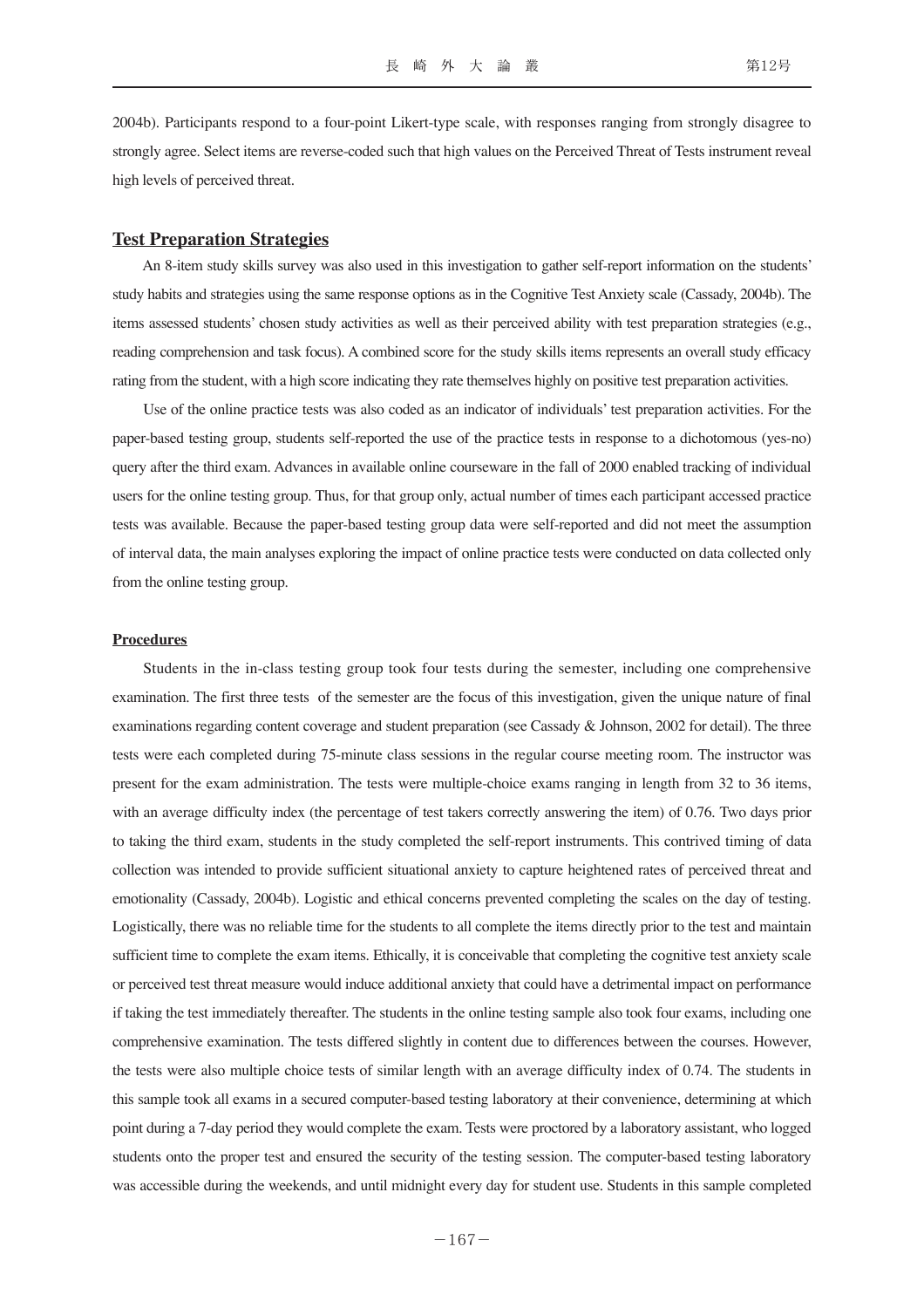the test anxiety and perceived test threat instruments no more than two days prior to taking the test (completing the surveys online, with date stamping to ensure the appropriate time lapse).

## **Online Formative Assessments**

For both semesters, online practice tests1 were made available to students after the second exam, as an additional test preparation option. The practice tests were announced in class as well as through the online course management system. All practice tests were created to provide related (but not identical) items for student preparation for the course exams. There were four practice tests offered to the students, with each test providing no less than 10 items targeting one of the chapters covered in the third course exam. Starting four weeks prior to the third exam, students had freedom to access the practice tests at any time, as many times as desired.

## **Results**

The results are organized to present the analyses centering on the two primary questions. First, is there a meaningful difference between the paper-based and online-testing groups in test perceptions and performance? Secondly, what unique contribution to student performance does using online practice tests provide when simultaneously accounting for prior performance and test perceptions?

# **Online vs. In-class Summative Assessment**

Given Bocij & Greasley's (1999) finding that performance gains observed in computer-based testing conditions did not occur for the higher-ability students, the participants in this study were split into three groups based on performance on the first two exams (which occurred prior to collection of any data for this study). Using the students' mean performance levels on the first two exams, quartile splits were established. The top 25% were considered the high-scoring group, the bottom 25% were the low-scoring group, and the middle 50% were the average-scoring group. Using this contrived grouping system, a 3 5 2 multivariate analysis of variance was conducted, examining the main effects and interaction of the independent variables: prior performance (high, average, low) and assessment format (paper, online) on the dependent measures cognitive test anxiety, emotionality, perceived test threat, study skills, and quiz usage. The results of the MANOVA revealed significant main effects for both prior performance, F  $(10, 294) = 4.08$ , p <.001,  $p = 12$ , and assessment format, F(5, 146) = 18.48, p <.001,  $p = 39$ . The interaction effect was not statistically significant,  $F(10, 294) = 1.25$ ,  $p = .26$ ,  $p = .04$ . The absence of a significant interaction does not confirm the finding by Bocij and Greasley (1999) demonstrating differential benefits for online testing for the high and low ability students.

# **Prior Test Performance Effects**

Follow-up between-subjects analyses of variance revealed several statistically significant effects. For simplicity, only significant effects are presented. For the main effect of prior test performance, a statistically significant difference was observed for the following dependent variables: (a) cognitive test anxiety,  $F(2, 150) = 10.90$ ,  $p < .001$ ,  $p_1$ 2 = 13; (b) perceived test threat, F (2, 150) = 7.14, p < 001,  $p_1$ 2 = 08; and (c) quiz use, F (2, 150) = 4.38, p < 02,  $p_1$  $2 = 06$ . Examination of the means in Table 1 illustrate the effects of Scheffe's post-hoc analyses (all p's <.05) which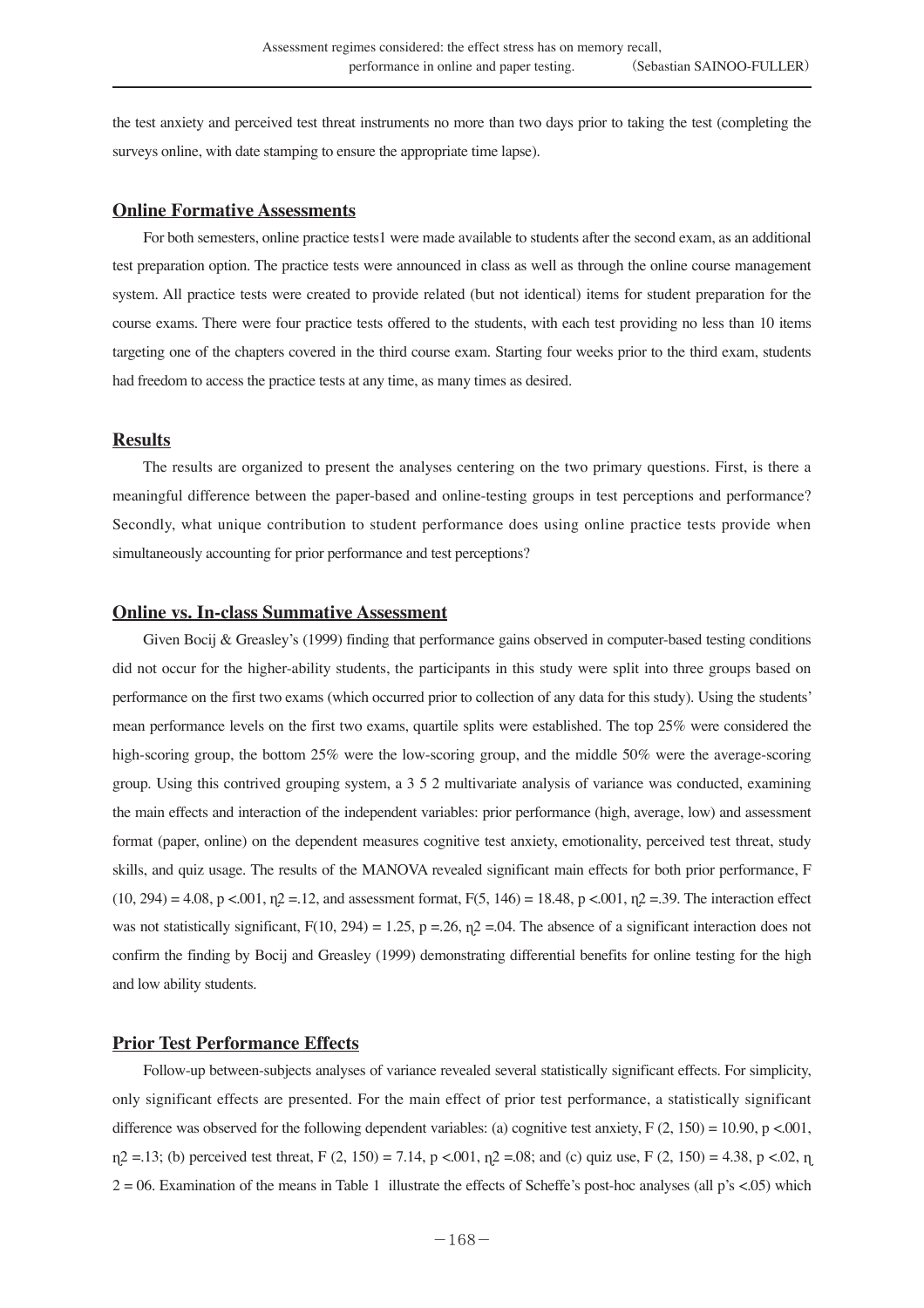demonstrated that (a) low-scoring students held significantly higher levels of cognitive test anxiety than both the average- and high-scoring students; (b) low-scoring students held higher levels of perceived test threat than the highscoring students; and (c) more students in the high-scoring group reported using the practice tests than students in the average-score group. Note that although the differences are all statistically significant, the effect sizes are weak.

# **Table 1: Means and Standard Deviations on Test Perception and Preparation Measures: Assessment Format and Prior Performance**

Prior Test Performance

|                                     | Low           | Average       | High          |
|-------------------------------------|---------------|---------------|---------------|
| Paper-Based Testing                 |               |               |               |
| $n=17$ $n=30$ $n=18$                |               |               |               |
| Cognitive Test Anxiety <sup>a</sup> | 80.41 (12.04) | 70.10 (16.26) | 65.72 (15.69) |
| Emotionality <sup>b</sup>           | 17.65(4.83)   | 16.97(6.12)   | 17.39(5.28)   |
| Perceived Test Threat <sup>c</sup>  | 56.53 (5.35)  | 53.20 (7.18)  | 2.72(6.52)    |
| Study Skills <sup>d</sup>           | 17.65(5.18)   | 18.87(5.18)   | 20.83 (5.22)  |
| Quiz use <sup>e</sup>               | .65(.49)      | .40(.49)      | .44(.51)      |
| <b>Online Testing</b>               |               |               |               |
| $n=24$ $n=44$ $n=23$                |               |               |               |
| <b>Cognitive Test Anxiety</b>       | 4.33(16.73)   | 1.23(13.16)   | 58.70 (13.26) |
| Emotionality                        | 18.00 (7.46)  | 18.11 (7.00)  | 15.74(5.57)   |
| Perceived Test Threat               | 48.29(5.17)   | 46.41 (4.29)  | 42.48(6.04)   |
| <b>Study Skills Scale</b>           | 20.50(6.33)   | 21.14(5.02)   | 22.04 (3.77)  |
| Quiz use                            | .63(.49)      | .43(.50)      | .87(.34)      |
|                                     |               |               |               |

Notes: Possible score range is 27 to 108. Possible score range is 10 to 40. Possible score range is 18-72. Possible score range is to 32. Quiz use is determined by a dummy-code of 0 = "no" and 1 = "yes." Higher scores indicate a greater percentage of the group using the quizzes.

# **Testing Format Effects**

Between-subjects analyses for the main effect of testing format revealed significant differences for (a) perceived test threat, F (1, 150) = 76.68, p <.001,  $n^2$  = 34 and (b) self-reported study skills, F (2, 150) = 5.90, p <.02,  $n^2$  = 04. The means displayed in Table 1 reveal that students in the online testing group had meaningfully lower levels of perceived test threat. The results also demonstrate that the weak effect size for self-reported study skills favored the online testing group.

A separate univariate analysis of covariance was run to examine the effect of online testing on Test 3 performance, using the average performance level on Test 1 and Test 2 as the covariate. The results revealed no significant difference based on the format of the test administration,  $F(1, 172) = .07$ ,  $p = .79$ ,  $p = .00$ .

## **The Role of Practice Testing in the L-T Cycle**

The first indirect test on the efficacy of online practice tests was through student self report. For both semesters, a subset of the participants provided ratings of the usefulness of the online practice tests by responding to the statement, "I found the online quizzes to be helpful in preparation for the exam." Only six of the 64 students who responded to this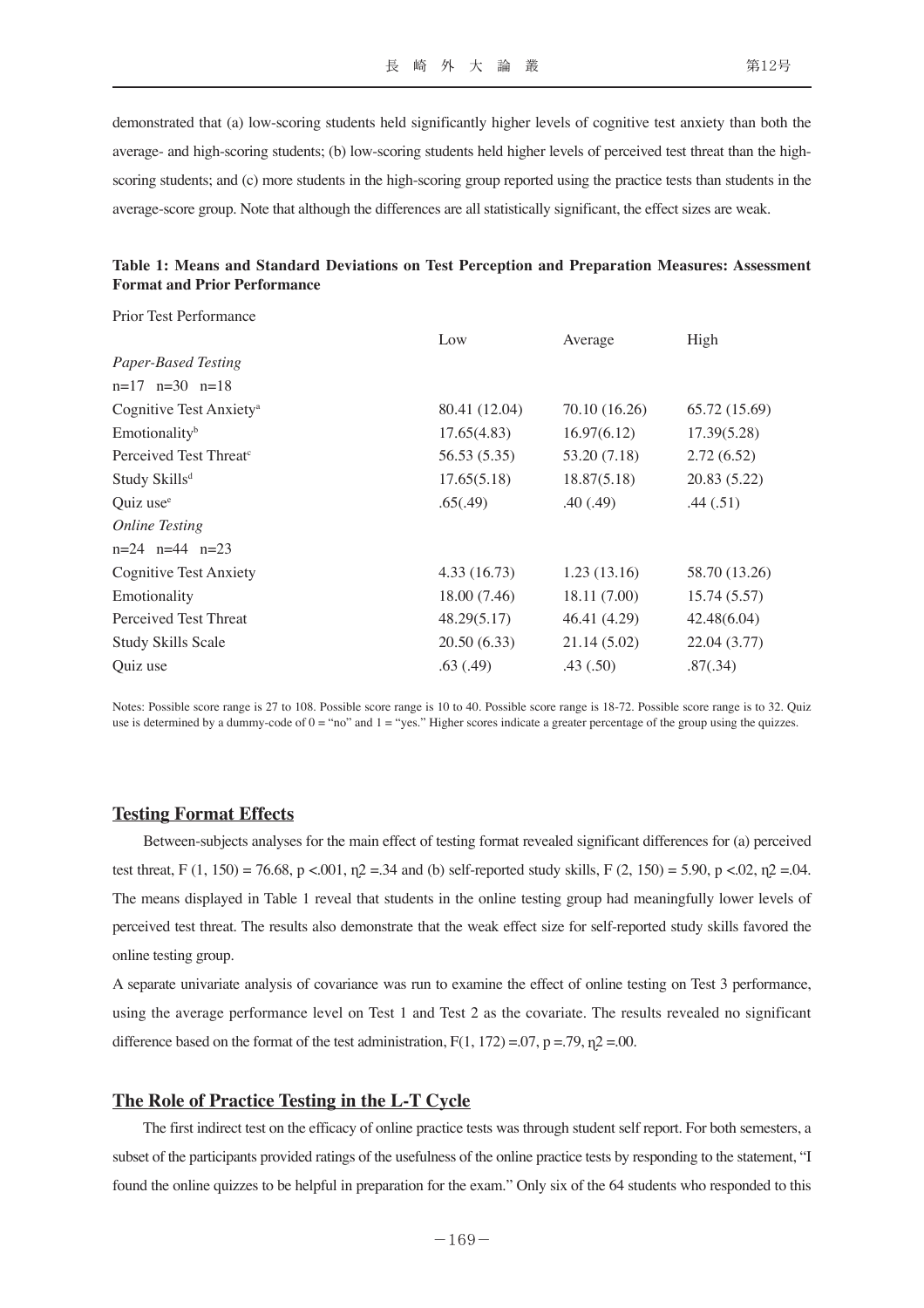Likert-scaled item disagreed with the statement (41 "agree"; 17 "strongly agree"). Chi-square analyses revealed no differential rates of endorsing the statement based on method of summative assessment,  $X2$  (3, N = 64) = 2.64, p > 0.5. Only the online summative assessment group provided data regarding the total number of uses for the practice quizzes (recall that the paper assessment group provided only nominal data indicating use or no-use). Therefore, the remaining analyses focusing on the influence of practice testing on the L-T Cycle are restricted to the online summative assessment group. This has the additional benefit of eliminating the effect of having differing formats for the practice (online) and summative (paper) assessments.

The data presented in Table 2 demonstrate a complex relationship among the various constructs of perceived test threat, cognitive test anxiety, performance, and study strategies. The addition of the online practice quizzes for only the third course exam provided a unique context for students' test preparation that had not been available in previous exams. Initial ANOVA-based analyses revealed no consistent pattern of impact for the online practice quizzes on outcomes for the third exam, when using prior test performance as a covariate. However, it is clear from earlier analyses that those students who are likely to use the quizzes differ from those who are not, presenting a condition that cannot be easily interpreted through standard ANOVA. Given the complexity of the relationships among these variables in the L-T Cycle, more detailed examination with structured equation modeling was employed to investigate the unique influence of practice tests on perceptions and performance.

|                                    |         |         | 3      |         |         | 6      |
|------------------------------------|---------|---------|--------|---------|---------|--------|
| 1. Exam 1 Performance              |         |         |        |         |         |        |
| 2. Exam 2 Performance              | $52**$  |         |        |         |         |        |
| 3. Exam 3 Performance              | $38**$  | $32**$  |        |         |         |        |
| 4. Cognitive Test Anxiety          | $-40**$ | $-40**$ | $-12$  |         |         |        |
| 5. Emotionality                    | $-.10$  | $-.22$  | $-.11$ | $69**$  |         |        |
| 6. Perceived Test Threat           | $-43**$ | $-36**$ | $-.15$ | $-48**$ | $.30**$ |        |
| 7. Number of Practice Quizzes Used | .16     | .19     | $.25*$ | $-.07$  | .02     | $-.03$ |
| 8. Study Skills and Habits.11      | .09     | .14     | $-.07$ | $-.03$  | $-.31$  | .01    |
| Notes: *p<.01 **p<.001             |         |         |        |         |         |        |

#### **Table 2: Intercorrelation Matrix for the Online Testing Group (n = 91)**

We created two viable models based on the extant research involving test perceptions, preparation, and performance. Both structural equation models proposed that three latent variables provided direct effects on performance on the third exam. These three variables (Test Perceptions, Past Performance, and Test Preparation) also were modeled to influence one another, which led to the primary difference between the two presented models. Model A (Figure 1) rests on the proposition that Test Perceptions is primarily a stable entity that has influence over upcoming and past test performances. This proposition rests on the assumption that perceptions of tests develop over time and are likely to maintain stability across one academic semester, as has been supported in earlier work with these materials (Cassady, 2001a). Perceptions of tests were also hypothesized to influence Test Preparation indirectly through Past Performance, and have indirect influence on test performance through the other two latent variables. Past Performance was hypothesized to be related directly to Test Preparation and current test performance (also influencing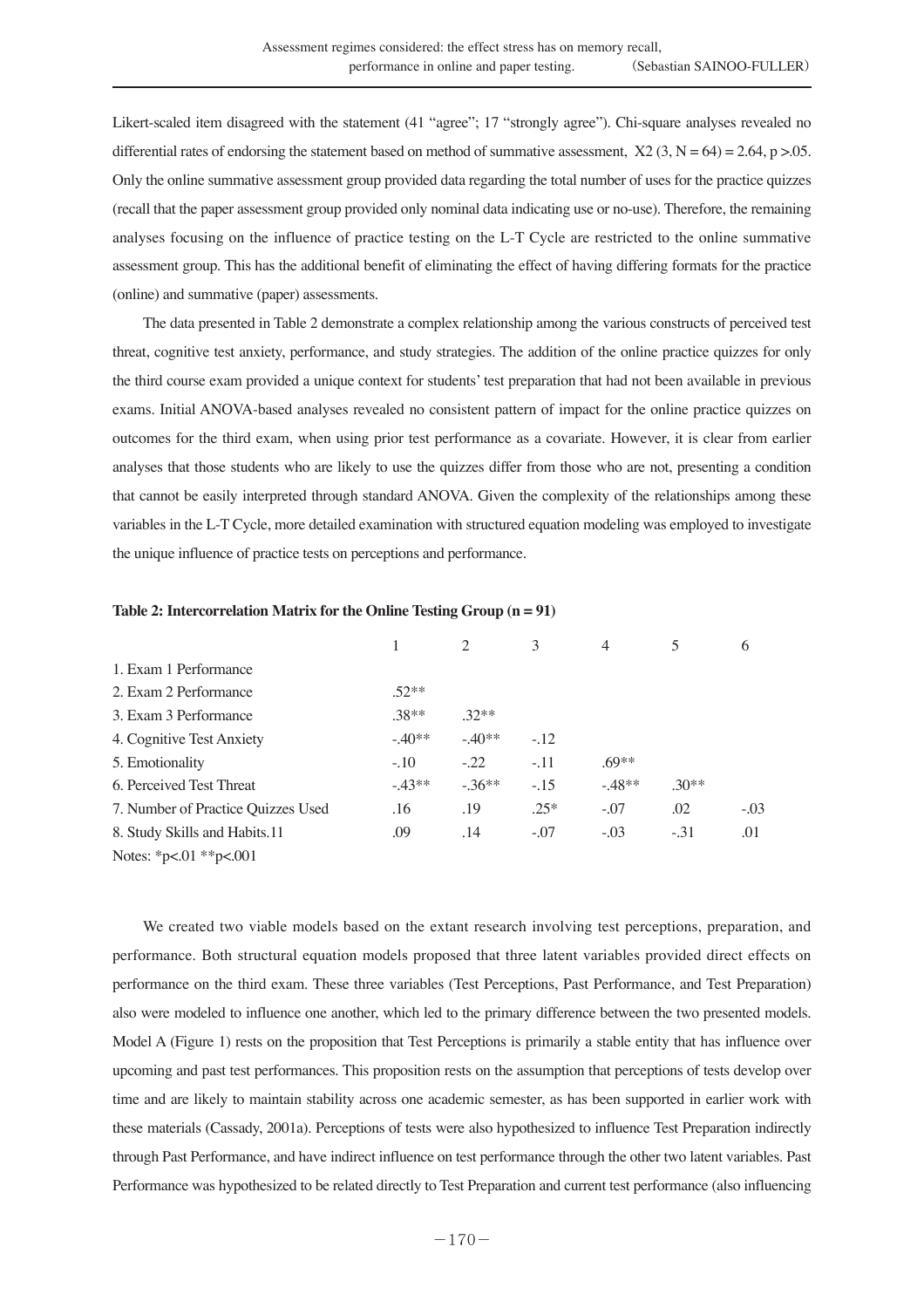current performance indirectly through test preparation). The path linking Past Performance to Test Preparation is consistent with the L-T Cycle framework. In that model, during the test reflection phase, attributions accounting for success of failure in previous testing situations dictate the types of preparation strategies that are selected. Furthermore, those attributions are connected to the learner's perceptions of tests in general (see Cassady, 2004b).

#### **Figure 1: Model A**



Model B (Figure 2) differed by including an additional path leading from prior test performance to test perceptions. The notion is that past performances contribute to the overall level and orientation of beliefs about tests, recognizing a bi-directional relationship between test perceptions and performances in the past. This relationship is particularly compelling in a condition such as the current study, where the Past Performance variable is composed entirely of tests from the same course as the outcome variable (i.e., Test 3)

#### **Figure 2: Model B**



As demonstrated in Figures 1 and 2 and Table 3, with the exception of the addition of the path from Past Performances to Test Perceptions that appears only in Model B, the estimates for the paths are identical for the two models. Most effect sizes (path coefficients) were moderate to low. Past Performance had a greater direct effect on scores on Test 3 than did either Test Perceptions or Test Preparation. Test Perceptions had a moderate effect on Past Performance as did Past Performance on Test Preparation. The indirect effect of Test Perceptions through Past Performances on Test Preparation was small. Small indirect effects on the Test 3 scores were also noted for Test Perceptions, as modeled through both Past Performance and Test Preparation.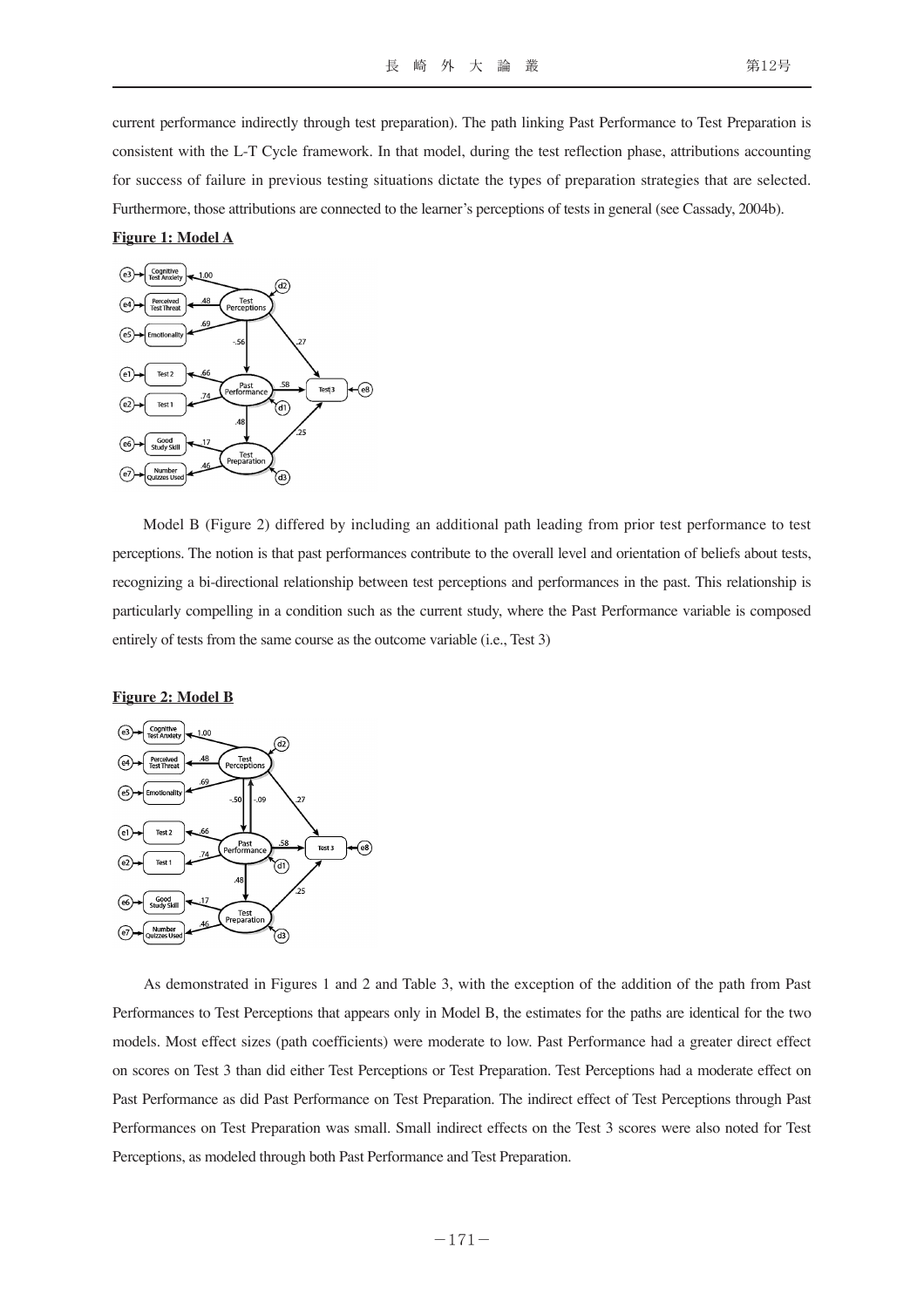# **Table 3: Model Comparison Data**

|                                     | Model A                  | Model B |
|-------------------------------------|--------------------------|---------|
| <b>Direct Effects</b>               |                          |         |
| Test Perceptions - Test 3           | .27                      | .27     |
| Test Perceptions - Past Performance | $-.56$                   | $-.50$  |
| Test Preparation - Test 3           | .25                      | .25     |
| Past Performance - Test Perception  | $\overline{\phantom{0}}$ | $-.09$  |
| Past Performance - Test Preparation | .48                      | .48     |
| Past Performance - Test 3           | .58                      | .58     |
| <b>Indirect Effects</b>             |                          |         |
| Test Perception - Test Preparation  | $-.27$                   | $-.24$  |
| <b>Total Effects</b>                |                          |         |
| Test Perception - Test 3            | $-.117$                  | $-.075$ |
| Past Performance - Test 3           | .700                     | .707    |
| Test Preparation - Test 3           | .248                     | .248    |
| <b>Fit Statistics</b>               |                          |         |
| $\chi$ 2(18)                        | 30.40                    | 30.40   |
| p                                   | .03                      | .03     |
| $\chi$ 2/df (ratio)                 | 1.69                     | 1.69    |
| TLI                                 | .88                      | .88     |
| <b>CFI</b>                          | .92                      | .92     |
| <b>PCFI</b>                         | .59                      | .59     |
| <b>RMSEA</b>                        | .09                      | .09     |
| AIC                                 | 66.40                    | .40     |

Following established criteria for model comparisons (Gridley, 2002) the fit statistics for the two models are considered identical (Table 3). The addition of a path from Past Performances to Test Perceptions in addition to the one from Test Perceptions to Past Performances does not significantly modify the statistical explanations available in the models. Therefore, there are no differences between the models in their ability to fit the data. While parsimony would suggest adopting Model A, Model B provides a more theoretically tenable solution given the acknowledgement of the influence of past performances on the formation of test perceptions. In essence, Model B illustrates that although Test Perceptions and Past Performance exert influence upon one another, the downward path in both models is dominant.

The intriguing finding with the models in this study highlight the potential impact of the online practice quizzes. The direct effect of Test Perceptions to Test 3 performance and Past Performance confirm prior results demonstrating an overall impact of test perceptions, specifically cognitive test anxiety, on test performance levels. However, in the unique testing situation under investigation in this study, that is a testing condition accompanied by online practice quizzes, examination of the total effects indicated that the standard negative influence of Test Perceptions was no longer prevalent.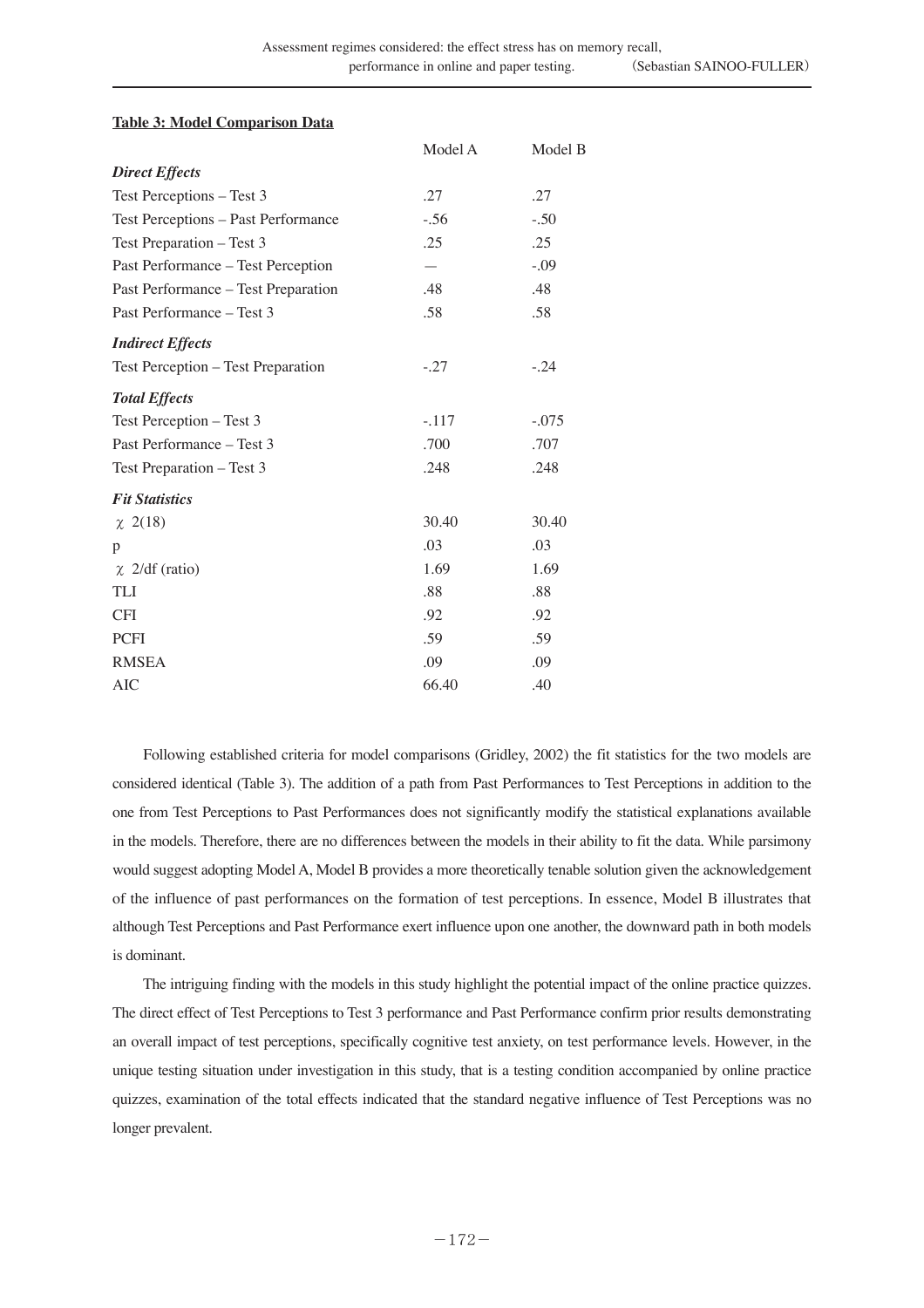#### **Discussion**

The rapid growth of using the Internet to deliver course materials, including assessment measures, has opened a new branch of research in effective instructional practice (Wheeler, 2000). However, to date there has been limited information examining the learning benefits gained through systematic use of these online instructional tools (Buchanan, 1998; 2000). Structured around the established framework of the L-T Cycle and the broad base of research on the impact of testing conditions on students with test anxiety, this study begins to answer fundamental questions regarding the utility of online testing practices, and has documented specific benefits of providing both formative and summative assessments online.

#### **Online Summative Assessment**

The results provide no support that online testing will induce additional anxiety or impact performance levels. However, it is important to recognize these results should not be over generalized to all undergraduate students; all participants in this study were involved in courses that required frequent use of the Internet to access course materials and information. This systematic access to technology tools and materials likely facilitated any adjustment students needed to make to use online evaluative materials. It is improbable that students with lower levels of online experience would have similar comfort levels, and the level of emotionality and anxiety may be expected to rise for students without systematic exposure to computer-based instructional processes (Cassady, 2001a).

The only meaningful difference reported by students in the two testing conditions was the heightened level of perceived threat reported by students taking tests on paper. We propose this outcome was mostly influenced by the lack of personal control over the testing events (Boggiano & Ruble, 1986; Butler, 2003). Given the flexibility afforded by the secure computer-based testing laboratories, the online testing group was permitted to complete each test over the course of an entire week, including evenings and weekends. This led to anecdotal reports from the students that they enjoyed being able to take tests on "light" days. This ability to schedule the tests seemed to allow the students to reduce the level of contextual stress by strategically placing their testing times in convenient time slots. For the students taking tests during assigned times, there was no ability to choose what day would work best with their schedules. These students frequently reported they had several other assignments or tests during the same day or week that the test was given. As many students have reported, "everything is due at the same time." Thus, while the students reported great satisfaction in their level of choice in testing, this benefit of online assessment resulted in a confound in these analyses; it is impossible with the current data to determine that the reduced test threat in the online condition is not simply due to the ability to choose testing time. However, even as a negative effect, this condition of flexible timing for testing is more easily achieved in online testing given logistic concerns.

The data suggest that providing tests online in a secure, proctored computer-based testing laboratory may not simply provide a reasonable alternative method for gathering summative assessment data from students, but may actually be a preferable method. In addition to lower levels of perceived test threat and the obvious benefits of ease in scoring or test delivery, online testing can also provide increased instructional time. In this case, the gains in instructional time were a by-product of delivering the tests outside of the confines of class meeting rooms and sessions. The use of online testing produced approximately 4.5 additional hours of instructional time, as compared to in-class testing. This additional time was gained by replacing three 75-minute class periods formerly reserved for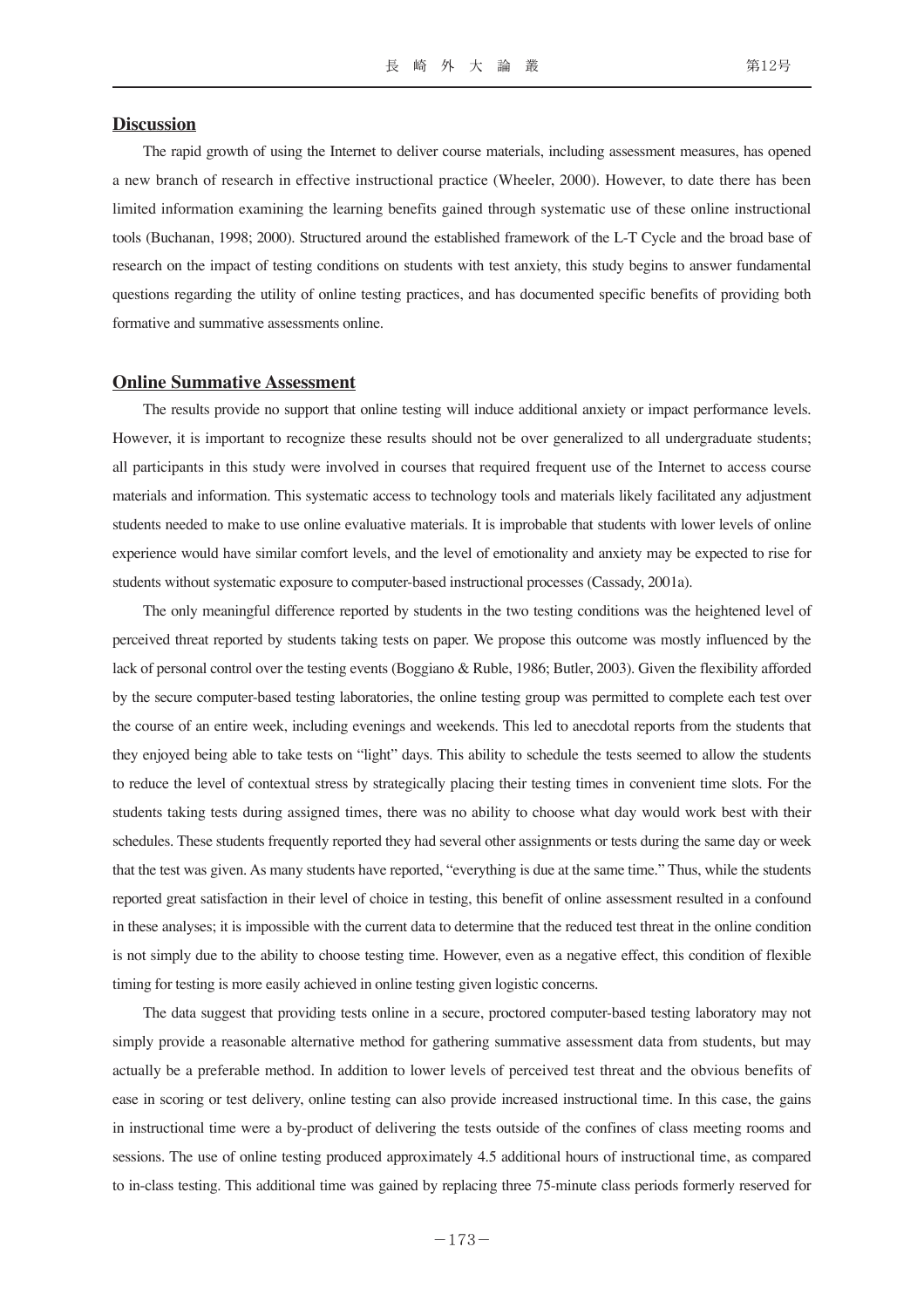testing (total time = 3.75 hours) as well as an additional 15 minutes per test for returning corrected tests and providing the correct answers, which was administered automatically through the online testing module (conservative estimate; total time  $= 4.5$  hours).

The only noted barriers to effective assessment in an online environment are the standard logistical concerns. First, as more instructors become proficient with online testing, labs become stressed to meet the need for testing. This institutional barrier warrants considerable attention due to the expense associated with creating and maintaining additional testing laboratories that can be monitored. Second, some students struggled with responding on screen rather than on paper. In particular, some students found it hard to keep track of items they had skipped over to come back to later. The standard solution to this barrier has been to suggest that all students bring blank paper to work with during the test period. Recent advancements in online testing programs have also helped to alleviate this problem by providing reminders to test takers when an item has been left unanswered before closing the testing session. Third, students in the online testing condition were not able to ask questions of the instructor during the assessment period. Losing the ability to clarify questions with the instructor prior to responding is a barrier highlighted by a few students who describe question-asking during the test as a coping behavior they periodically employ during testing. Finally, testing security is a constant concern in online testing. Use of secure testing facilities an software solutions that can randomize pre-selected equivalent content items help combat these concerns. Just as instructors have to be conscientious in overcoming the "fraternity test file" from previous semesters with paper-based testing, instructors using online assessments need to monitor the test conditions to preserve the integrity of assessment.

#### **Online Formative Assessment**

Previous studies have discussed the availability of online formative assessment tools (Buchanan 1998; 2000), however no data have been available demonstrating the overall impact on students' performances or perceptions of testing events. Students overwhelmingly reported that they found the online formative assessment tools (practice quizzes/tests) to be useful in preparation for the exam. Although student perceptions of utility are important in determining the impact of practice tests on the L-T Cycle, particularly when taking the impact of cognitive test anxiety and perceived threat into account (Cassady, 2004b), the contribution of this study comes from the results generated in this exploration of the relationships among test perceptions, test preparation, and prior performance variables.

The small but positive impact of practice test use on subsequent course examination performance provides preliminary evidence that online practice tests can serve as an effective test preparation strategy. The data in this study support the pattern of results predicted by the testing phenomenon (Glover, 1989), where the completion of a realistic testing event can promote performance on subsequent assessment tasks. In addition, the similarity between the formative and summative assessment tools in function, difficulty, and format likely facilitated the transfer of content information or contextual cues from the practice setting to the final performance session, which should aid recall of the target information (McDaniel et al., 1989; Roediger & Guynn, 1996).

The formative assessment generator used in this study also provided the pedagogically desirable method of immediate post-test feedback (King & Behnke, 1999; Wise et al., 1989). The feedback process is accomplished through a separate pop-up browser window. This allows the user to simultaneously view the corrective feedback and the original question, promoting the user's ability to modify existing cognitive structures and retrieval cues.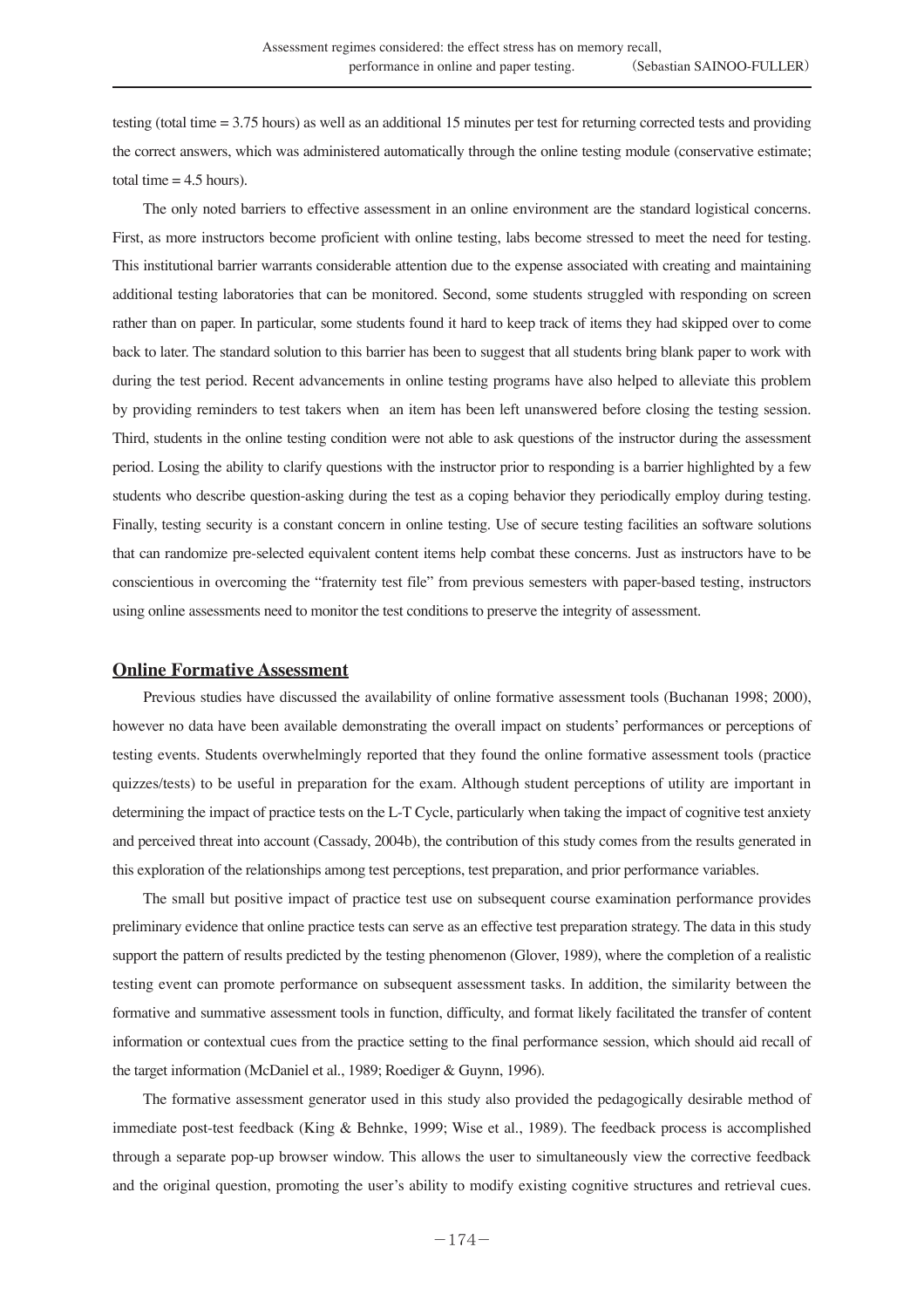With respect to the L-T cycle, the addition of online quizzes to learners' test preparation strategies provided a unique structured study tool that helped to alleviate the overall effect of Test Perceptions on Test 3 performance. In repeated studies of cognitive test anxiety and performance, there has been a stable and definite trend documenting a significant negative relationship for students from undergraduate populations (Cassady, 2004a; 2004b; Cassady & Johnson, 2002; Cassady et al., 2004). This trend was repeated in this sample as well for the first two course examinations, for which there were no practice tests available. However, as shown in Table 2, there was no significant correlation between Test 3 performance and cognitive test anxiety or perceived test threat. Indeed, only prior test performances and the use of the practice tests were significantly related to Test 3 performance. As illustrated in Figure 2 (Model B), although Test Perceptions continue to have influence on the overall model, the influence in this unique condition appears to be in driving the learner toward a more useful study strategy (practice tests) that nullifies the standard effects of test perception. It is essential to stress that the benefits seen for those students using the formative assessment quizzes were not likely a mere consequence of delivery method. We predict that all benefits observed in this study would be replicated with paper-pencil practice tests, provided they matched the actual tests in format and difficulty level. The unique contributions provided by the QuizEditorJS software used in this study rest in the primary benefits afforded through computerized delivery of assessment: greater student access, flexibility, ease of constructing the assessment tools, and immediate formative feedback (Bransford, Brown, & Cocking, 1999; Buchanan, 2000; Dempster & Perkins, 1993). Allowing students to freely access practice tests and receive immediate corrective feedback provides personal control over test preparation. This method of delivery also has benefits over the standard in-class short quiz approach in that students can repeatedly access a variety of different practice tests.

#### **Limitations and Future Directions**

Naturally, the conduct of research with samples of convenience in naturally occurring educational settings provides multiple threats to external validity that are key to vary in replication studies in order to confirm the effects are not situation-specific. The primary limitation in this study is the small sample size, particularly in the online testing sample upon which the bulk of the formative assessment data analyses (i.e., SEM)

are based. The small sample size harms the power for extrapolation, which naturally affects significance testing, but more importantly provides concern for the stability of the two models. Additional participants in the present study would have enabled more detailed analyses of the contributing factors leading to the positive effects associated with the practice quizzes. In particular, we are interested in exploring which students are most likely to access the quizzes and what role success or failure on initial attempts with practice quizzes has on repeated attempts. The presence of confounded variables also needs to be controlled in future investigations. First, the individual's control over the timing of the test administration is likely to influence the perceived level of cognitive test anxiety and perceived test threat. To address this concern, providing the on-paper group with the option to take the test at any point in a given time frame would control the confounding variable.

The second confound in the study is that all practice tests were provided online. Does presentation format of the practice quizzes matter? Most textbook publishers provide student study guides for core undergraduate course textbooks that include practice test items. Would the same benefits be granted with use of these materials? The limitations to this study preclude a definitive answer, however we propose that the presentation format likely does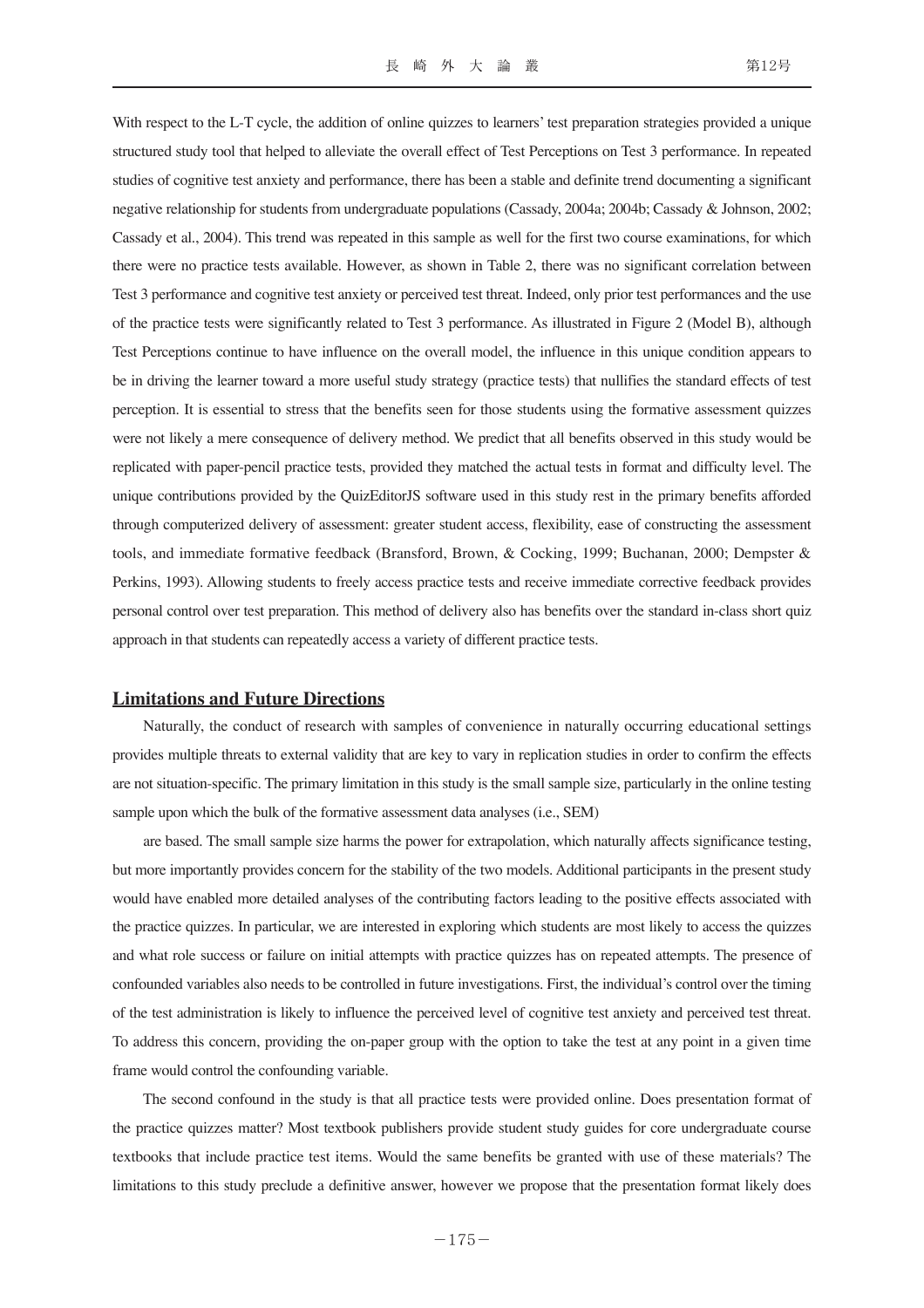matter. Specifically, the issue of importance is a positive match in presentation format between the formative and summative assessments. It is a well-established effect that memory performance is improved in conditions where retrieval cues sparked in the testing condition are more consistent with the cues available during encoding (Roediger & Guynn, 1996; Tulving & Thompson, 1973), or provide more specific "diagnostic" information that facilitates reconstruction of the target content (Nairne, 2002a; 2002b).

A third confounding condition that could be controlled in future investigations is related to the comparison of the online and paper-based testing conditions. In the study, the paper-based class received fewer instructional periods given their in-class testing requirement. It is possible that the effects in this study are influenced by the different amount of instructional time.

## **References**

Bandura, A. (1986). Social foundations of thought and action: A social-cognitive theory. Englewood Cliffs, NJ: Prentice-Hall.

Bocij, P. & Greasley, A. (1999). Can computer-based testing achieve quality and efficiency in assessment? International Journal of Educational Technology, 1(1), 17 pages.

Boggiano, A. K. & Ruble, D. N. (1986). Children's responses to evaluative feedback. In R. Schwarzer (Ed.) Selfrelated cognitions in anxiety and motivation (pp. 195–228). Hillsdale, NJ: LEA.

Bransford, J. D., Brown, A. L., & Cocking, R. R. How people learn: Brain, mind, experience, and school. Washington, DC: National Academy Press.

Buchanan, T. (1998). Using the World Wide Web for formative assessment. Journal of Educational Technology Systems, 27(1), 71–79.

Buchanan, T. (2000). Potential of the Internet for personality research. In M.H. Birnbaum (Ed.) Psychological experiments on the Internet. San Diego: Academic Press.

Butler, D. L. (2003). The impact of computer-based testing on student attitudes and behavior. The Technology Source, January/February.

Carrier, M. & Pashler, H. (1992). The influence of retrieval on retention. Memory & Cognition, 20, 633–642.

Cassady, J. C. (2001a). Integrating technology instruction in pre-professional training programs. Trainer's Forum, 19(3), 1–2; 8–10.

Cassady, J. C. (2001b). The stability of undergraduate students' cognitive test anxiety levels. Practical Assessment, Research & Evaluation, 7(20).

Cassady, J. C. (2004a). The impact of cognitive test anxiety on text comprehension and recall in the absence of salient evaluative pressure. Applied Cognitive Psychology, 18(3), 311–325.

Cassady, J. C. (2004b). The influence of cognitive test anxiety across the learning teaching cycle. Learning and Instruction, 14(6), 569–592.

Cassady, J. C. & Johnson, R. E. (2002). Cognitive test anxiety and academic performance. Contemporary Educational Psychology, 27, 270–295.

Cassady, J. C., Mohammed, A., & Mathieu, L. (2004). Cross-cultural differences in test anxiety: Women in Kuwait and the United States. Journal of Cross-Cultural Psychology, 35(6), 715–718.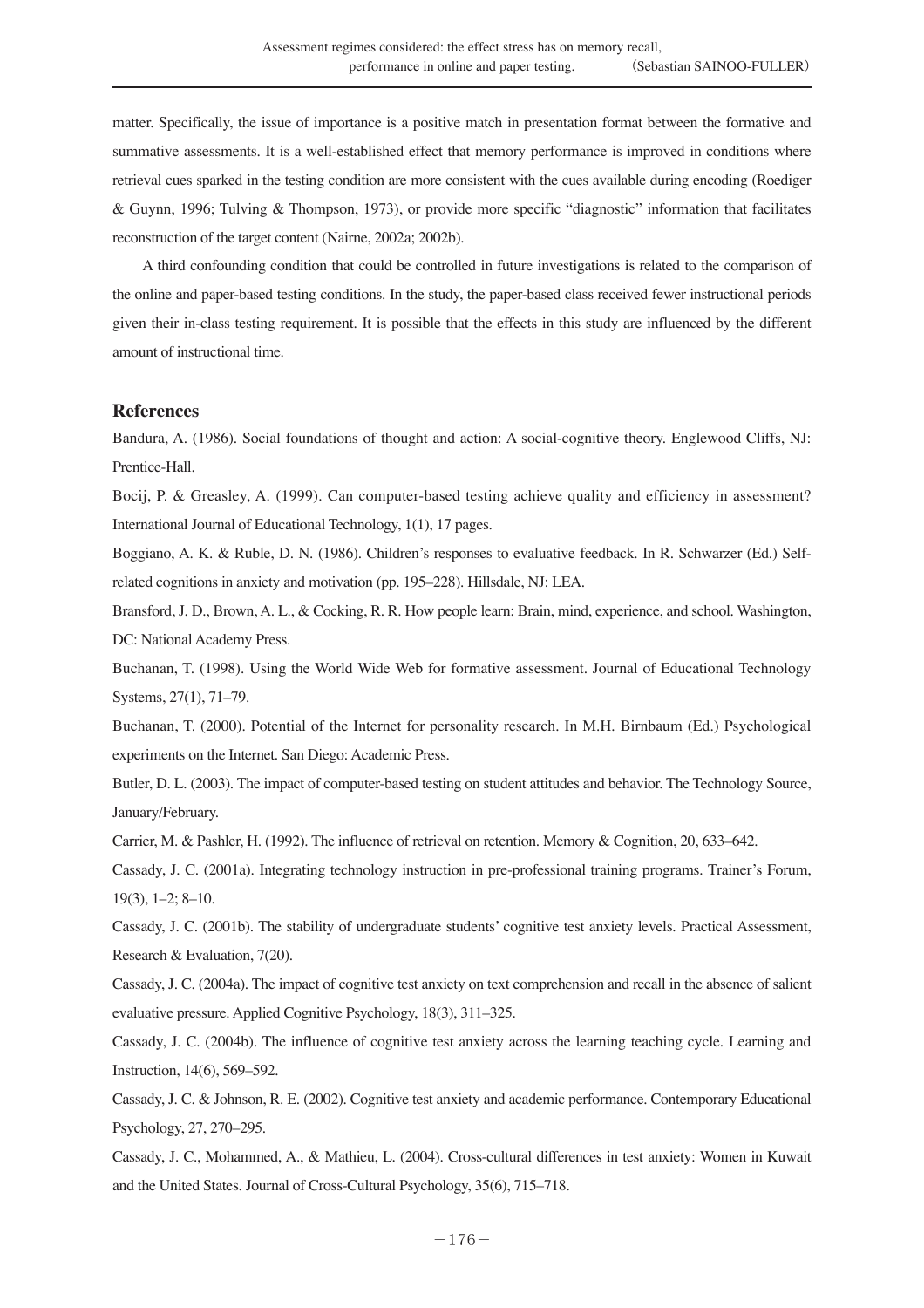Clariana, R. B., Ross, S. M., & Morrison, G. R. (1991). The effects of different feedback strategies using computeradministered multiple-choice questions as instruction. Educational Training, Research, and Development, 39, 5–17.

Covington, M. V. & Omelich, C. L. (1987). "I knew it cold before the exam": A test of the anxiety-blockage hypothesis. Journal of Educational Psychology, 79, 393–400.

Culler, R. E. & Holohan, C. J. (1980). Test anxiety and academic performance: The effects of study-related behaviors. Journal of Educational Psychology, 72, 16–26.

Deffenbacher, J. L. (1980). Worry and emotionality in test anxiety. In I. G. Sarason, (Ed.) Test anxiety: Theory, research, and applications (pp. 111–124). Hillsdale, NJ: Lawrence Erlbaum.

Dempster, F. N. (1997). Using tests to promote classroom learning. In R. F. Dillon (Ed.) Handbook of testing (pp. 332 –346). Westport, CT: Greenwood Press.

Dempster, F. N. & Perkins, P. G. (1993). Revitalizing classroom assessment: Using tests to promote learning. Journal of Instructional Psychology, 20, 197–203.

Duchastel, P. (1996). A Web-based model for university instruction. Journal of Educational Technology Systems, 25, 221–228.

Geen, R. G. (1980). Test anxiety and cue utilization. In I.G. Sarason (Ed.) Test anxiety: Theory, research, and applications (pp. 43–62). Hillsdale, NJ: LEA.

Glover, J. A. (1989). The "testing" phenomenon: Not gone but nearly forgotten. Journal of Education Psychology, 81, 392–399.

Gridley, B. E. (2002b). In search of an elegant solution: Reanalysis of Plucker, Callahan, and Tomchin, with respects to Pyryt and Plucker. Gifted Child Quarterly, 46, 224–234.

Hembree, R. (1988). Correlates, causes, and treatment of test anxiety. Review of Educational Research, 58, 47–77.

Jongekrijg, T. & Russell, J. D. (1999). Alternative techniques for providing feedback to students and trainees: A literature review with guidelines. Educational Technology, 39(6), 54–58.

Ikeda, M., Iwanga, M., & Seiwa, H. (1996). Test anxiety and working memory system. Perceptual and Motor Skills, 82, 1223–1231.

King, P. E. & Behnke, R. R. (1999). Technology-based instructional feedback intervention. Educational Technology, 39(5), 43–49.

Kurosawa, K. & Harackiewicz, J. M. (1995). Test anxiety, self-awareness, and cognitive interference: A process analysis. Journal of Personality, 63, 931–951.

Liebert, R. M. & Morris, L. W. (1967). Cognitive and emotional components of test anxiety: A distinction and some initial data. Psychological Reports, 20, 975–978.

McDaniel, M. A., Kowitz, M. D., & Dunay, P. K. (1989). Altering memory through recall: The effects of cue-guided retrieval processing. Memory & Cognition, 17, 423–434.

Morris, L. W., Davis, M. A., & Hutchings, C. H. (1981). Cognitive and emotional components of anxiety: Literature review and a revised worry-emotionality scale. Journal of Educational Psychology, 73, 541–555.

Nairne, J. S. (2002a). The myth of the encoding-retrieval match. Memory, 10, 389–395.

Nairne, J. S. (2002b). Remembering over the short-term: The case against the standard model. Annual Review of Psychology, 53, 53–81.